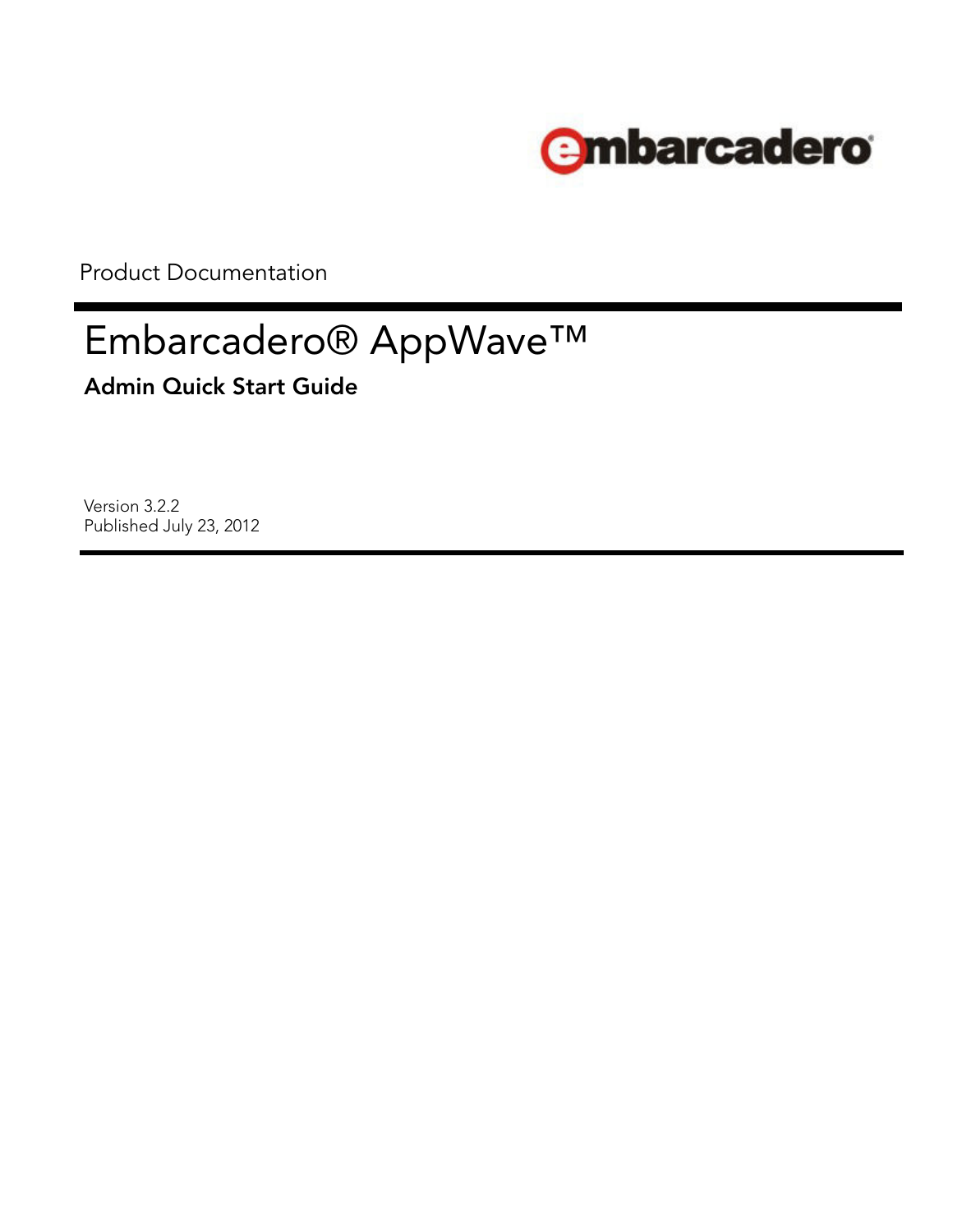© 2012 Embarcadero Technologies, Inc. Embarcadero, the Embarcadero Technologies logos, and all other Embarcadero Technologies product or service names are trademarks or registered trademarks of Embarcadero Technologies, Inc. All other trademarks are property of their respective owners.

Embarcadero Technologies, Inc. is a leading provider of award-winning tools for application developers and database professionals so they can design systems right, build them faster and run them better, regardless of their platform or programming language. Ninety of the Fortune 100 and an active community of more than three million users worldwide rely on Embarcadero products to increase productivity, reduce costs, simplify change management and compliance and accelerate innovation. The company's flagship tools include: Embarcadero® Change Manager™, CodeGear™ RAD Studio, DBArtisan®, Delphi®, ER/Studio®, JBuilder® and Rapid SQL®. Founded in 1993, Embarcadero is headquartered in San Francisco, with offices located around the world. Embarcadero is online at www.embarcadero.com.

July 23, 2012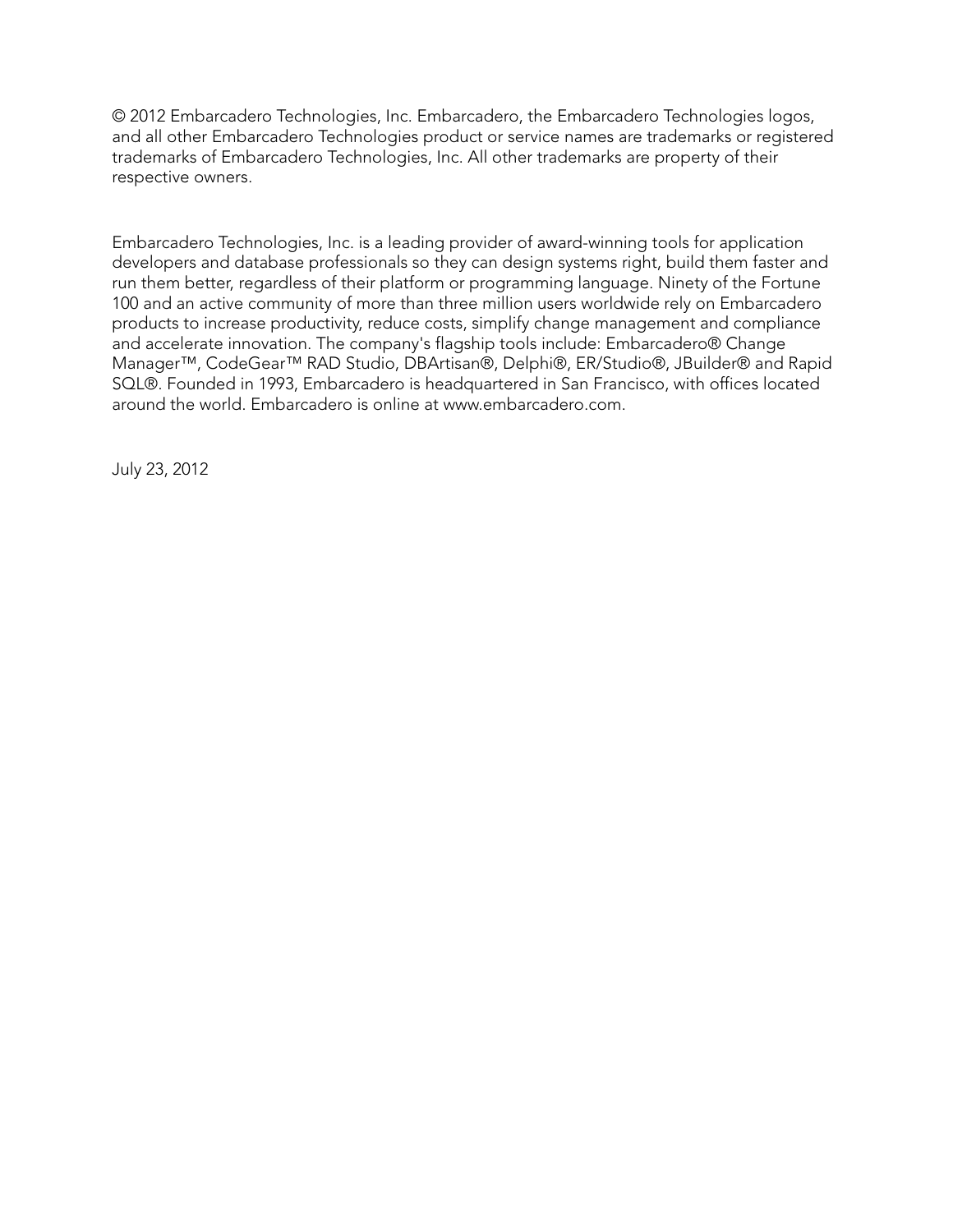# **Content**

| Obtain Trial Licenses When Only the AppWave Browser has Internet Access 15            |
|---------------------------------------------------------------------------------------|
|                                                                                       |
|                                                                                       |
|                                                                                       |
|                                                                                       |
|                                                                                       |
| Assign an All-Access, Embarcadero XE App, or AppWave Edition Concurrent License 25    |
|                                                                                       |
| Assign an All-Access, Embarcadero XE App, or AppWave Edition Network Named License 31 |
|                                                                                       |
|                                                                                       |
|                                                                                       |
|                                                                                       |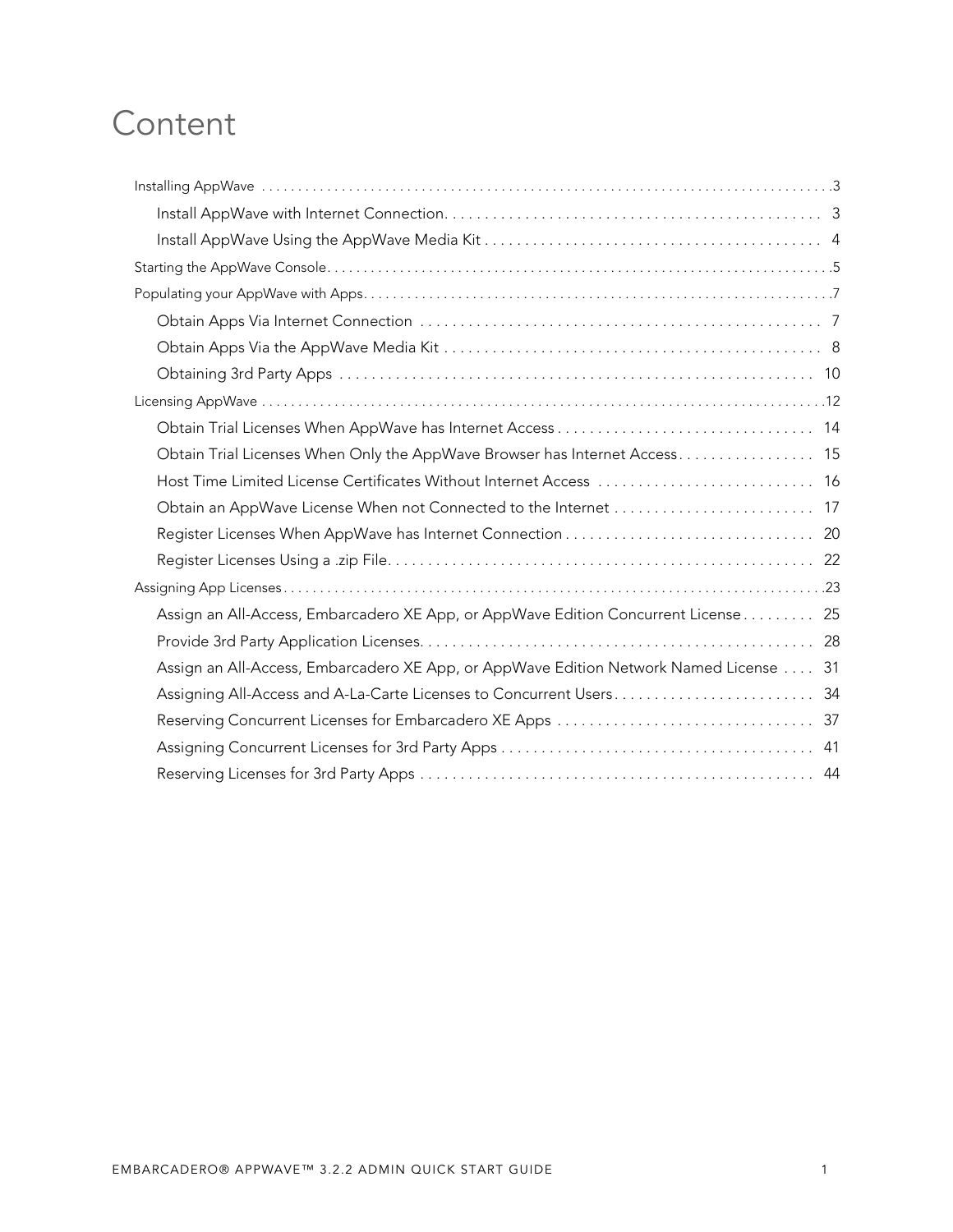CONTENT >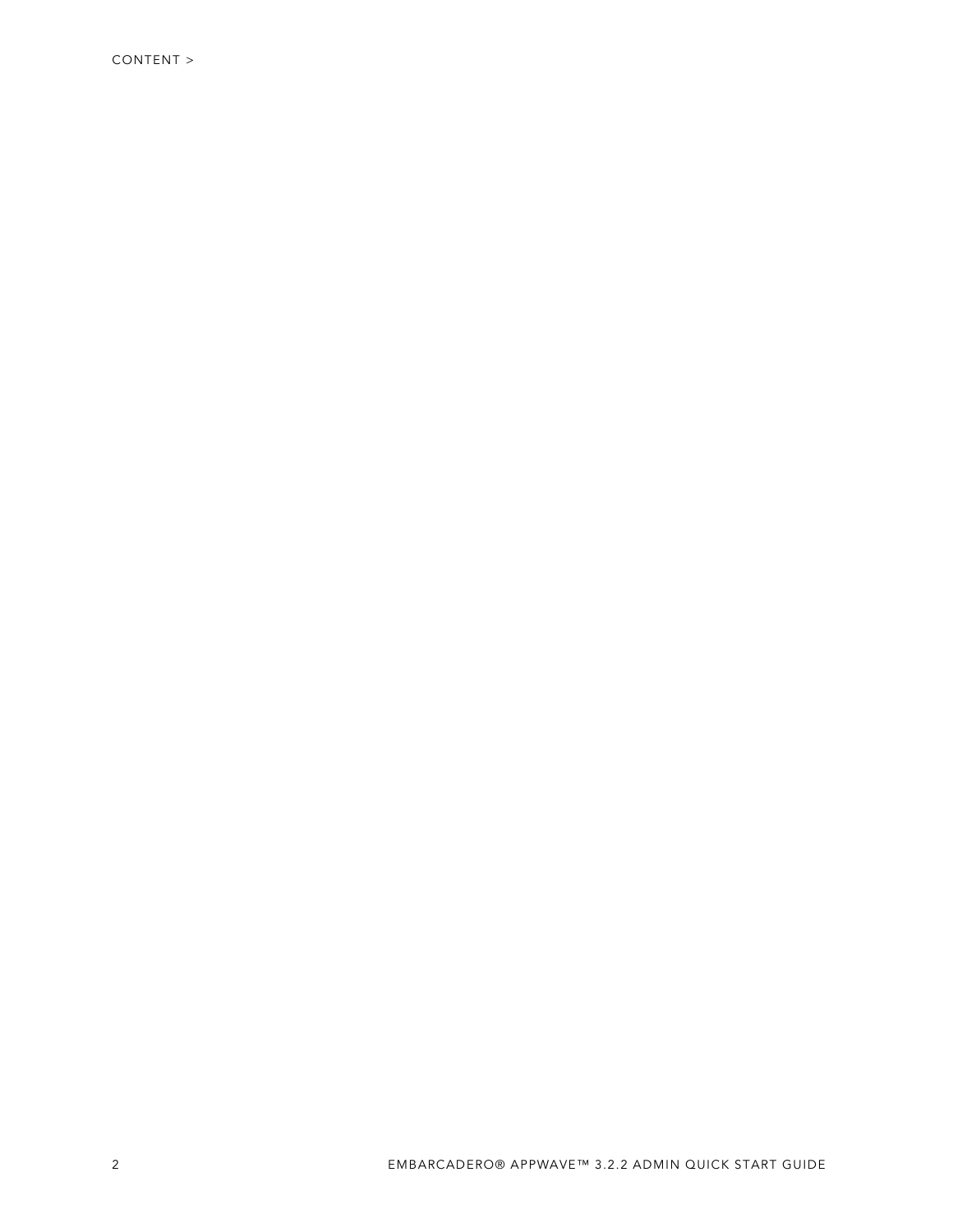### <span id="page-4-0"></span>INSTALLING APPWAVE

There are several ways you can install AppWave. If you have internet connection from the designated AppWave host you can download the AppWave executable from the Embarcadero website and then stream the application from the AppWave Store or you can order the AppWave media kit and install AppWave and the free applications Embarcadero provides from DVD. This section describes both installation methods.

- [Install AppWave with Internet Connection](#page-4-1)
- [Install AppWave Using the AppWave Media Kit](#page-5-0)

AppWave can also be installed from the AppWave Store by clicking the aapwave Enterprise App Store **GET STARTED** button.

For technical requirements and known issues of AppWave, AppWave Browser, and AppWave Store, please see the Readme at [docs.embarcadero.com](http://docs.embarcadero.com/products/appwave).

### <span id="page-4-1"></span>INSTALL APPWAVE WITH INTERNET CONNECTION

In most situations, you will receive an email containing instructions including how to download the installer. This email will also contain licensing information you will need once AppWave has been installed.

- **NOTE:** If you are upgrading from ToolCloud 1.x or from an earlier version of AppWave to AppWave X.X, please see the Upgrade section of the Readme for important information.
- 1 Quit all programs.
- 2 Launch the AppWave installer.
- 3 Select **I accept the terms of the License Agreement** and click **Next**. The **Install Options** page appears.
- 4 Accept the default installation options by clicking **Default Installation**.

- 5 On the **Pre-Installation Summary** page that appears, click **Print Summary** so you have a record of the settings for later use.
- 6 Click **Install**.
- 7 Click **For End-Users and Authors** to install AppWave Browser. The AppWave service starts and the AppWave Browser installation starts.

**NOTE:** For complete details on the special circumstance installations and the installation options available, see the "Installation" section of the AppWave Administrator's Guide.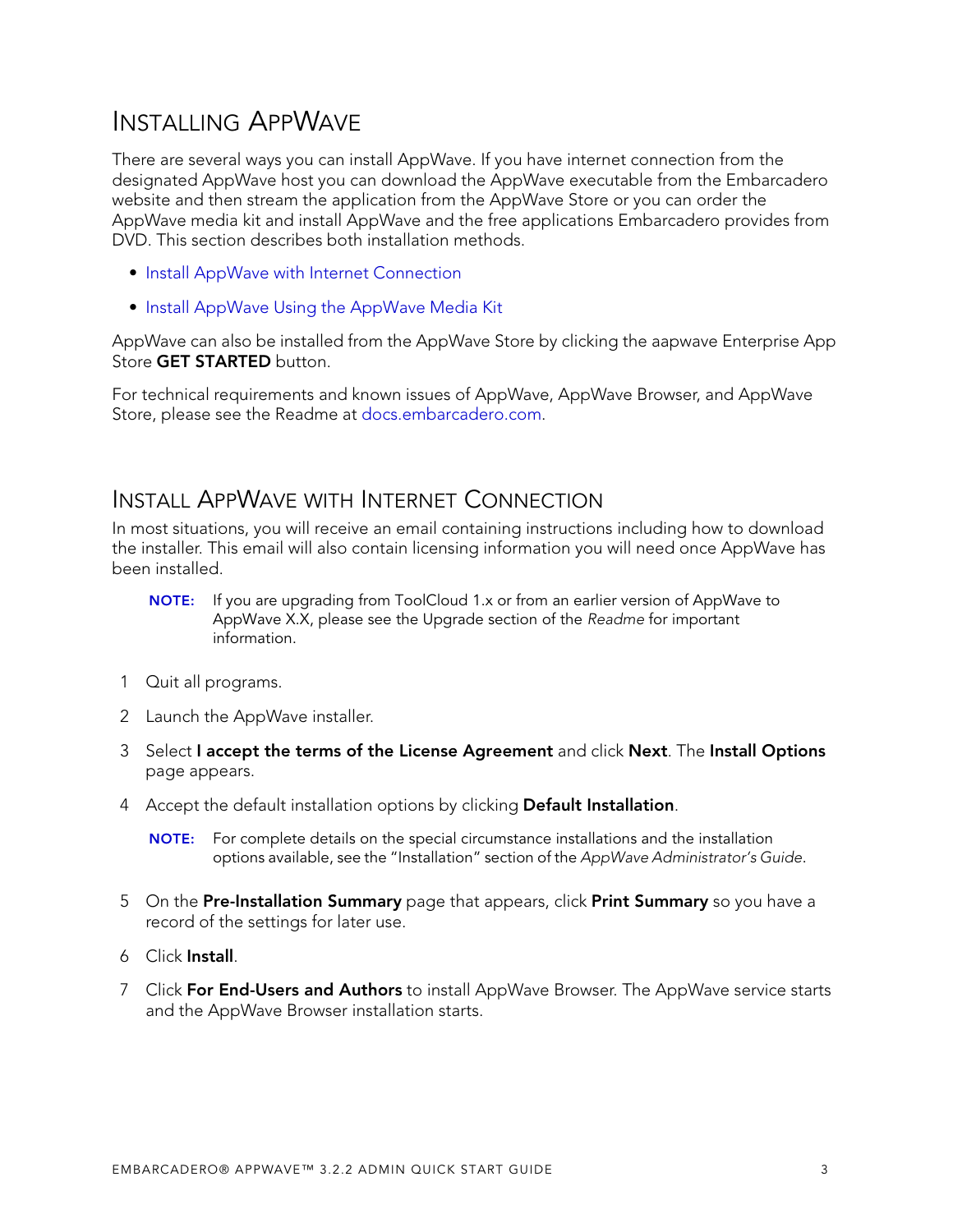- 8 Accept the End User License Agreement by clicking **Accept**. A desktop shortcut is created for AppWave Browser and the Browser starts and connects to the AppWave you just installed.
	- **NOTE:** For complete details on the special circumstance installations and the installation options available, see the "Installation" section of the AppWave Administrator's Guide.

### <span id="page-5-0"></span>INSTALL APPWAVE USING THE APPWAVE MEDIA KIT

- 1 Quit all programs.
- 2 Insert the AppWave setup disk and in the root directory of the disk, double-click **Autorun.exe**.

This starts the AppWave launcher program that will install AppWave.

- 3 Read the terms of the license agreement, and if you agree select **I Agree** and then click **Next**.
- 4 Accept the default installation options by clicking **Default Installation**.
	- **NOTE:** For complete details on the special circumstance installations and the installation options available, see the "Installation" section of the AppWave Administrator's Guide.
- 5 On the **Pre-Installation Summary** page that appears, click **Print Summary** so you have a record of the settings for later use.
- 6 Click **Install**.
- 7 For Windows 2003 and 2008, click **For Administrators** to install AppWave only. The AppWave service starts. AppWave Browser is not supported on these systems.

For all other systems, click **For End-User and Authors** to install both AppWave and AppWave Browser. The AppWave service starts and the AppWave Browser installation starts. Accept the End User License Agreement by clicking **Accept**. A desktop shortcut is created for AppWave Browser and the Browser starts and connects to the AppWave you just installed.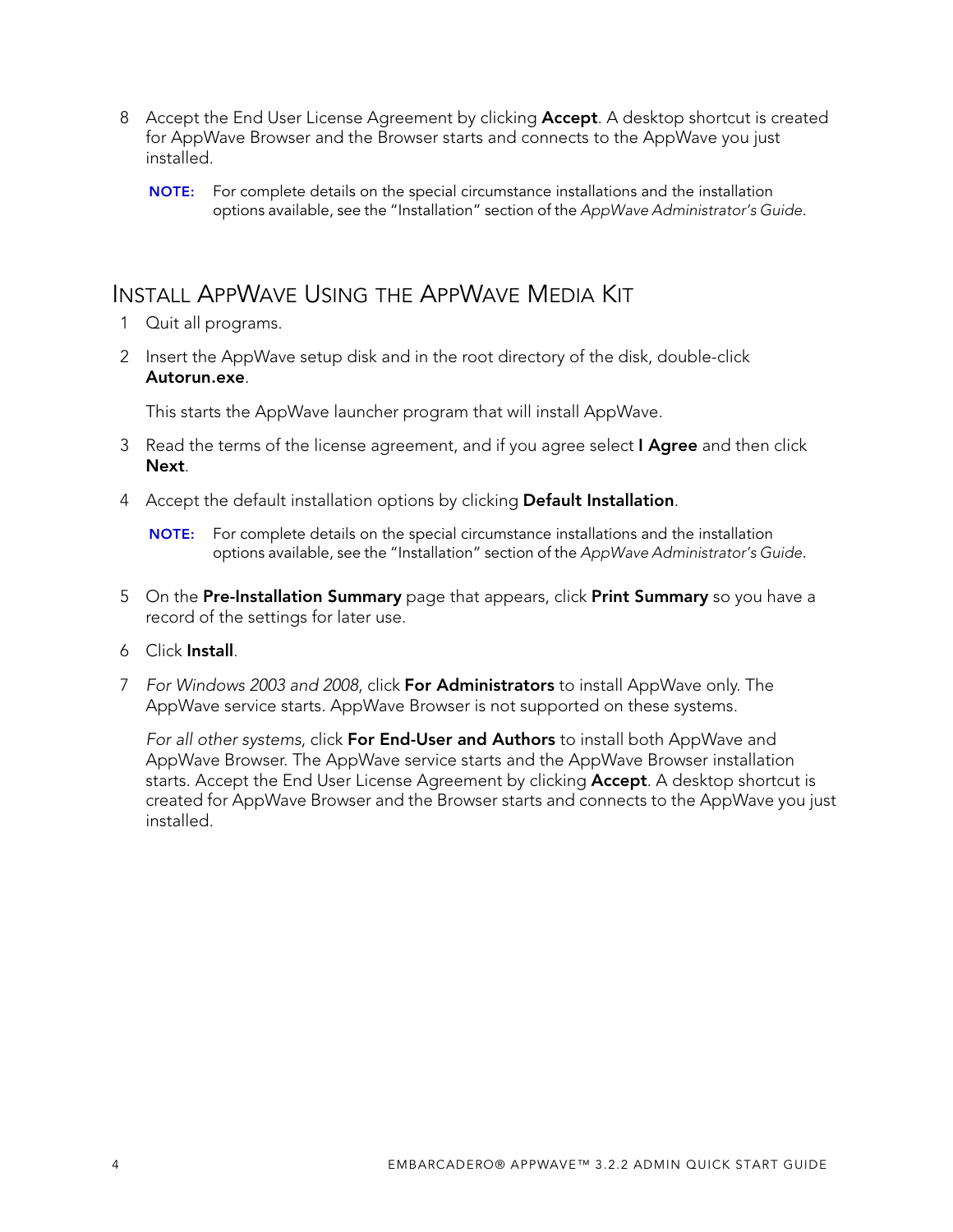# <span id="page-6-0"></span>STARTING THE APPWAVE CONSOLE

You use the AppWave Admin Console to manage users, applications, and licenses, and to configure AppWave.

1 If you installed AppWave as an end user or author, AppWave Browser installs and launches automatically and logs into AppWave as the current Windows user with admin permissions. From AppWave Browser you can click the Admin tab to start the AppWave Console and then proceed to [step](#page-7-2) 4.

| Θ<br>Appa<br>Admin                                                                       | appwave<br><b>Stucio</b>                                                                                                                                                                    |             |
|------------------------------------------------------------------------------------------|---------------------------------------------------------------------------------------------------------------------------------------------------------------------------------------------|-------------|
| م ہ                                                                                      |                                                                                                                                                                                             | 這<br>st.    |
| embarcadero                                                                              | NOTIFICATIONS (1 NEW)<br>WELCOME, labs =<br><b>HOME</b><br><b>BROWSE CATALOG</b>                                                                                                            | <b>Help</b> |
| <b>E</b> APPWAVE<br><b>B</b> Dashboard<br><b>NEW MANAGE USERS &amp; GROUPS</b>           | Welcome to Embarcadero AppWave Dashboard<br>System JFPortal2-0VM is up since 6 minutes ago.<br>J Streaming service online                                                                   |             |
| <sup>98</sup> Users<br><sup>8</sup> Groups<br>FR LDAP                                    | <b>Download AppWave Browser</b><br>e<br>Use AppWave Browser to launch applications.<br>During startup you may be required to provide the following AppWeve address:<br>Host: Jr Portal2-0VM |             |
| 凸<br><b>MANAGE FOLDERS</b><br>All Apps<br>All-Access<br>Communications<br>Database Tools | Port: 80<br><b>Service Status</b><br>View AppWave Host services status.<br>This is an optional step to complete configuring your AppWave.                                                   | ×           |

If you installed as Administrator, follow [step](#page-7-0) 2 and [step](#page-7-1) 3 below to connect to AppWave via an Internet browser.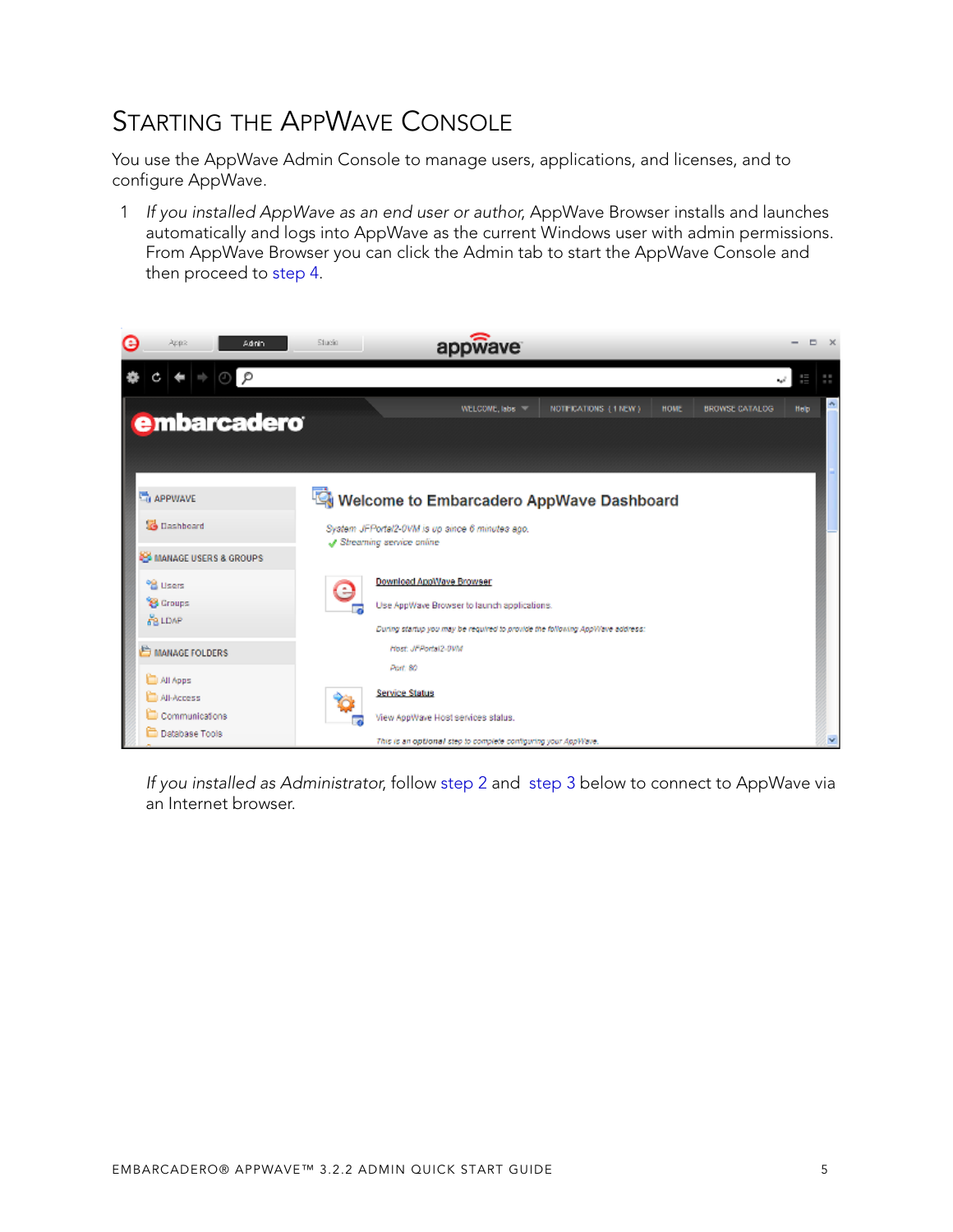<span id="page-7-0"></span>2 On the machine onto which you installed AppWave, open an internet browser and go to the AppWave URL:

http://localhost/aaserver

If you gave it a port number other than 80 during installation, use:

http://localhost:<port\_number>/aaserver.



<span id="page-7-1"></span>3 At the top of the AppWave **HOME** page, click **ADMIN**.

**NOTE:** You should change your password immediately.

- <span id="page-7-2"></span>4 Click **Welcome, admin** > **CHANGE PASSWORD**. The **Change Password for User admin** page opens.
- 5 Change your password and click **Change Password**.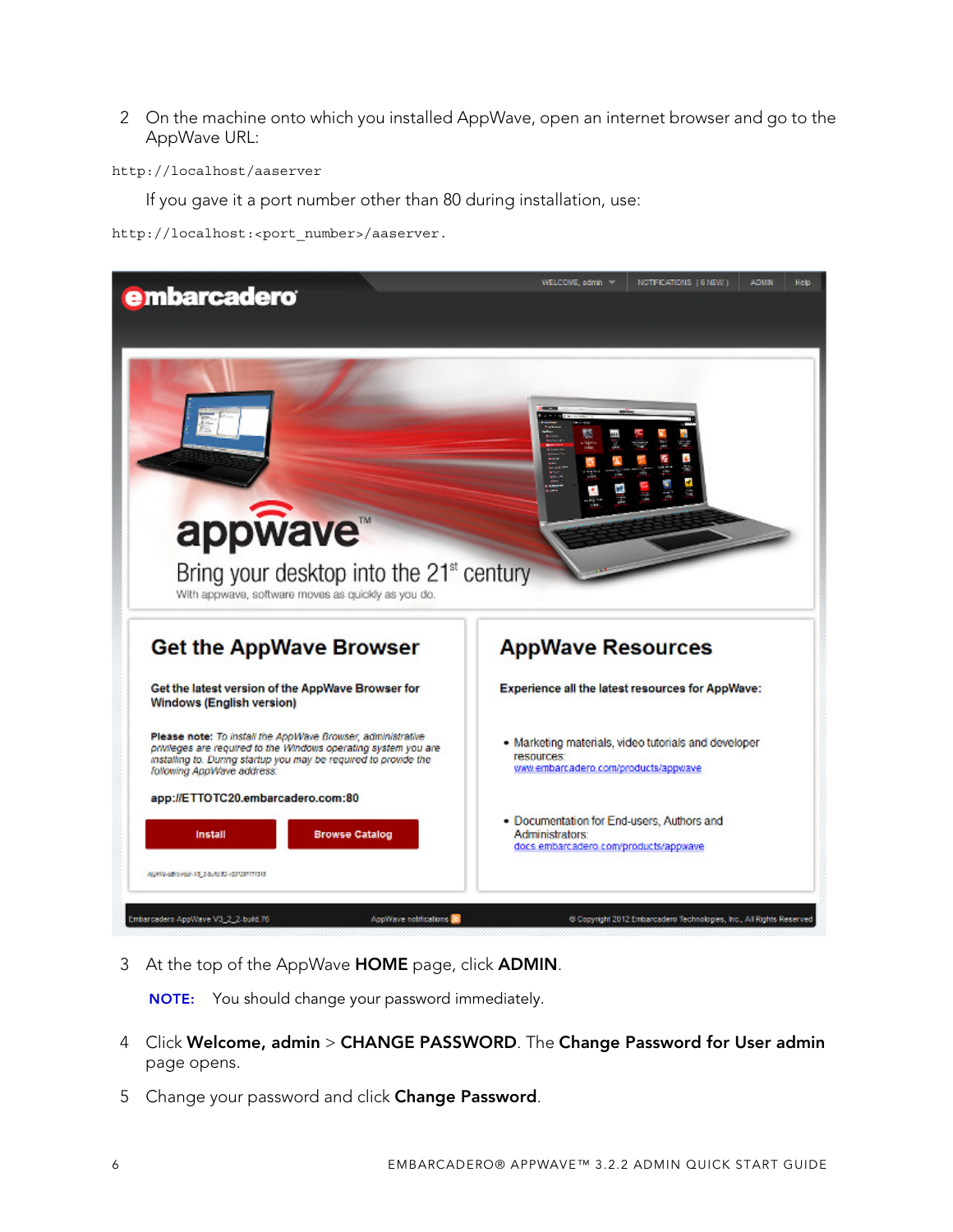6 From the **APPWAVE** menu, click **Dashboard**.

The **ADMIN** page opens to the **Welcome to Embarcadero AppWave Dashboard** page.

**NOTE:** In the AppWave default configuration, anyone inside your firewall can access your AppWave and run the applications streamed by it. Also, Apps broadcast from AppWave Studio will immediately be added to the **All Apps** folder and will be available to the **All Users** group. To secure your AppWave, in the **SYSTEM MANAGEMENT**> **System Properties** page, set **Restricted mode** to **On** and **Allow client to register user** to **Off**. You should also edit the **All Users** group and the **All Apps** folder, and the user to limit the licenses available for that user. For more information, see "System Management", "Folder Management", "Group Management", and "User Management" in the AppWave Administrator Guide.

### <span id="page-8-0"></span>POPULATING YOUR APPWAVE WITH APPS

Your AppWave can be populated with apps either via an Internet connection, from the Embarcadero AppWave Media Kit, or can be manually imported, as is the case with 3rd party apps you have mastered. This section describes the procedures involved to populate your AppWave.

- [Obtain Apps Via Internet Connection](#page-8-1)
- [Obtain Apps Via the AppWave Media Kit](#page-9-0)
- •
- **NOTE:** AppWave Browser users will need to be connected to the internet in order to register and use free apps from the AppWave Store.

### <span id="page-8-1"></span>OBTAIN APPS VIA INTERNET CONNECTION

If your AppWave has an Internet connection, then by default, when an AppWave Browser user attempts to run an app, it will be automatically downloaded from the Embarcadero AppWave Store to your AppWave and then broadcasted to the Browser. You can also choose to cache all your licensed and free Apps on your AppWave through the **MANAGE APPS** > **App Inventory** option on the Admin console. When cached on your AppWave, apps will start faster for your Browser users. For information on using the **App Inventory** option, see the AppWave Administrator Guide.

#### **Next Step**: [Licensing AppWave](#page-13-0)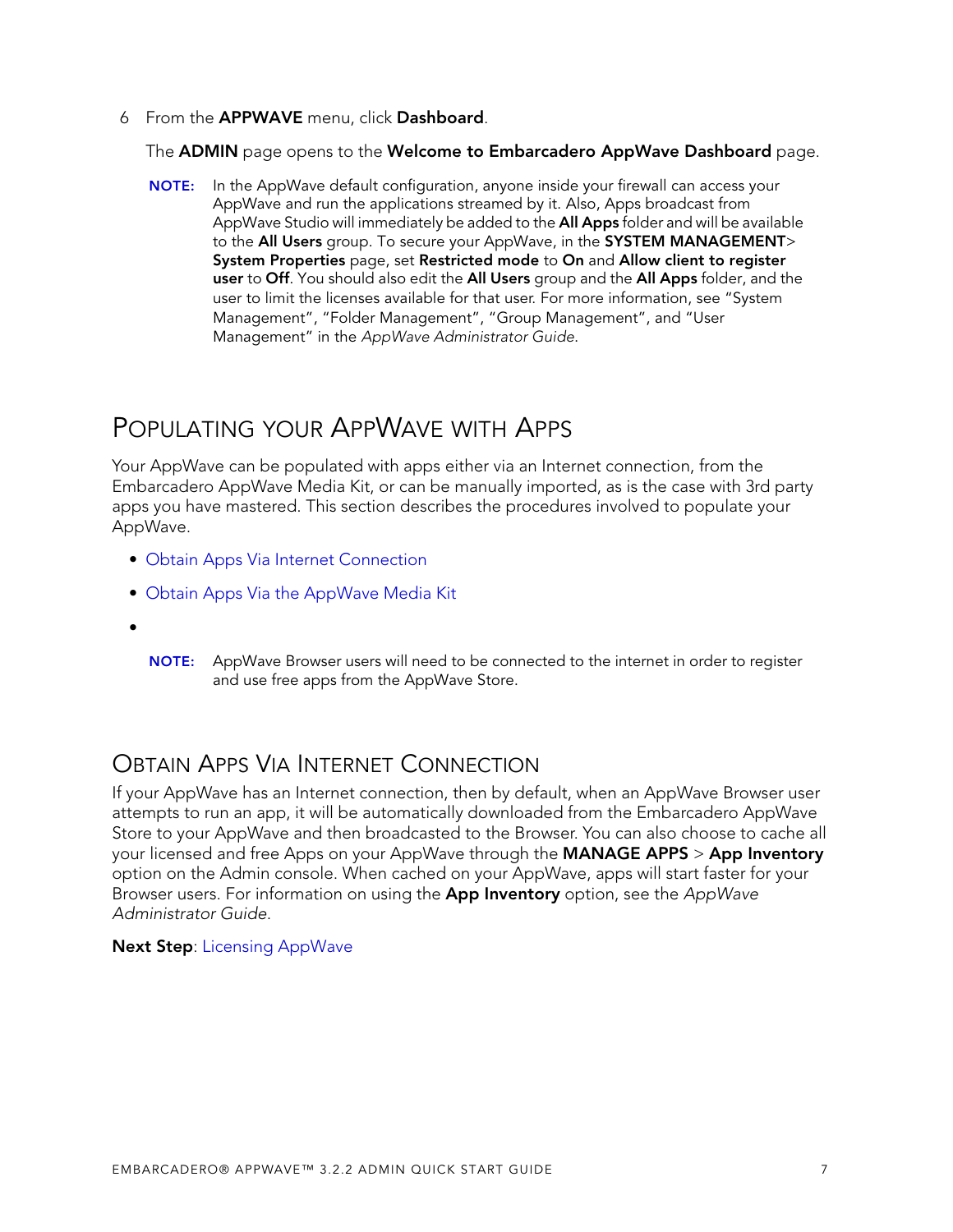### <span id="page-9-0"></span>OBTAIN APPS VIA THE APPWAVE MEDIA KIT

The AppWave Media Kit is used to install AppWave when you do not have access to the Internet from the machine designated to be the AppWave server or when you want to install the Apps Embarcadero provides, without having to download them from the AppWave Store. This section helps you install AppWave Apps.

1 Log in to the AppWave console using admin credentials.

In the steps that follow, you can optionally assign a destination folder for the Pade Plugins, Templates, and Apps you are importing. To create a new folder, click **MANAGE APPS** > **App Folders** > **Create Folder**. Then you can use your new folder as your destination folder.

- 2 From the **MANAGE APPS** menu, click **Version Updates**.
- 3 At the bottom of the page, click **Manually update your applications**.
- 4 Import Apps
	- At the bottom of the **Version Updates** page, click **Manually update your applications**.
	- In the **Media Kit location** field, enter the location of the directory on the setup disk containing the Apps, such as E:\Apps.
	- Click **Submit**.
	- Once the list is populated, at the bottom of the page, click **Import**.

This will update the App Inventory with Apps that once cached on AppWave can be broadcasted to AppWave Browser users.

Follow [step](#page-9-1) 5 and [step](#page-10-0) 6 below if you will be mastering 3rd party apps using Embarcadero supplied templates. Otherwise, skip to [step](#page-10-1) 7.

**CAUTION:** Import Pade Plugins first, Template configuration requires that the Pade plugins be already present.

- <span id="page-9-1"></span>5 Import Pade Plugins as follows:
	- In the **Media Kit location** field, enter the location of the directory on the setup disk containing the Pade Plugins, such as E:\PADE.
	- Click **Submit**.
	- Once the list is populated, at the bottom of the page, click **Import**.

**NOTE:** For information on upgrading an existing ToolCloud 1.x installation using the AppWave Media Kit, see the upgrade instructions in ReadMe.htm.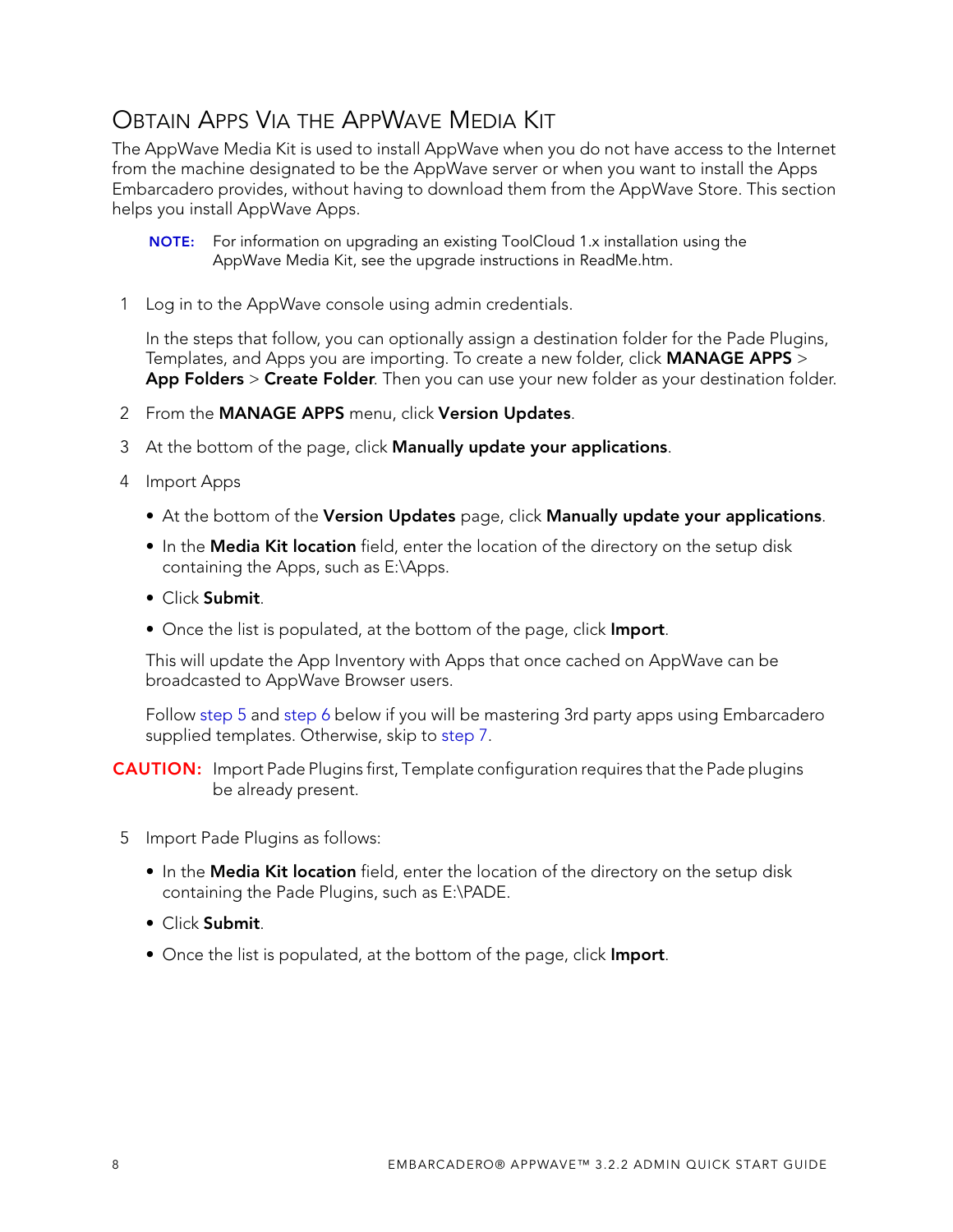- <span id="page-10-0"></span>6 Import Templates
	- At the bottom of the **Version Updates** page, click **Manually update your applications**.
	- In the **Media Kit location** field, enter the location of the directory on the setup disk containing the Templates, such as E:\Templates.
	- Click **Submit**.
	- Once the list is populated, at the bottom of the page, click **Import**.
- <span id="page-10-1"></span>7 Import Installers

There are two ways to import installers. Choose one of the following methods:

- [Import installers one at a time](#page-10-2)
- [Import all installers at once](#page-10-3)

#### <span id="page-10-2"></span>**Import installers one at a time**

- From the **MANAGE APPS** menu, click **App Inventory**.
- On the **App Inventory** page, ensure all the filters in the **Show** area are deselected except **Templates**. Locate the app with an installer.
- At the far right of the page, click the **Import Apps** icon  $\left[\frac{1}{2}\right]$ .
- On the **Import Apps**... page, in the **Import location** field, enter the location of the directory on the product disk containing the installer file, such as E:\Install\_Files.
- Click **Submit**.

This will update the App Inventory with application installers that an AppWave Browser user can download and then install on their system and run the application locally.

#### <span id="page-10-3"></span>**Import all installers at once**

- At the bottom of the **Version Updates** page, click **Manually update your applications**.
- In the **Media Kit location** field, enter the location of the directory on the setup disk containing the all products.tc file, such as  $E:\ \lambda$ .
- Click **Submit**.
- Once the list is populated, at the bottom of the page, click **Import**.

#### **Next Step**: [Licensing AppWave](#page-13-0)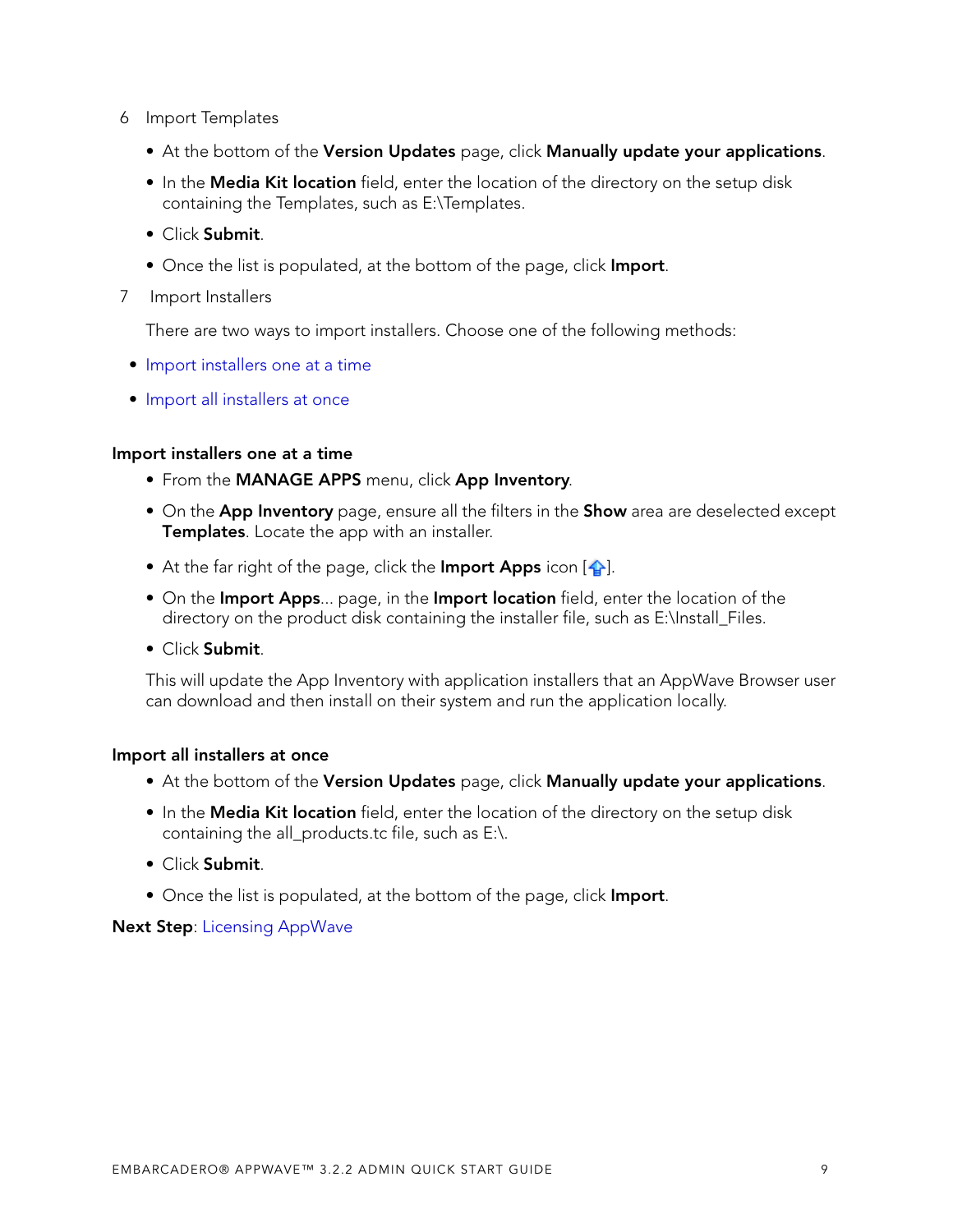### <span id="page-11-0"></span>OBTAINING 3RD PARTY APPS

Apps that you master can be either broadcasted directly to AppWave in the last step of the mastering process or the app created can be copied to the AppWave machine and then imported manually.

- 1 Copy the app to the machine on which AppWave is installed and then open the AppWave Admin console in a browser or AppWave tab on the AppWave Browser on that machine.
- 2 Launch the AppWave console on the machine on which AppWave is installed.

If you want to limit access to 3rd party apps, it will be easier if they are in specially assigned folders.

3 From the **MANAGE FOLDERS** menu, click **App Folders**.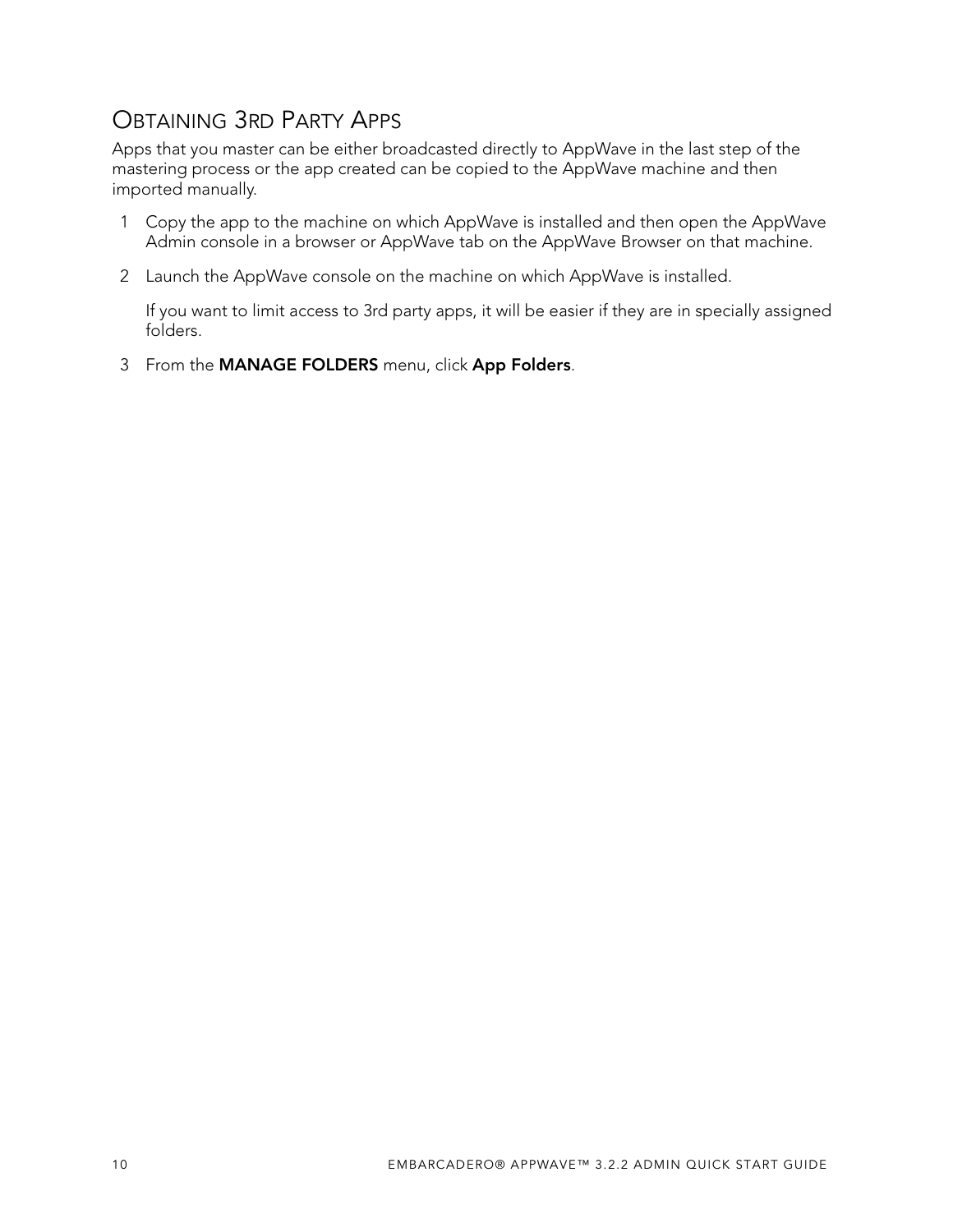4 At the bottom of the **App Folders** pane, click **Create Folder**.

The **Create Folder** pane appears.

| * Folder name:    |                                                                                  | Copy from existing folder         |  |
|-------------------|----------------------------------------------------------------------------------|-----------------------------------|--|
|                   | Properties: Read Only<br>Push all applications to the specified users and groups |                                   |  |
| Description:      |                                                                                  |                                   |  |
|                   |                                                                                  |                                   |  |
| Users and Groups: |                                                                                  |                                   |  |
|                   |                                                                                  |                                   |  |
|                   |                                                                                  | 8 Add Users & Groups X Remove All |  |
| * Applications:   |                                                                                  |                                   |  |
|                   |                                                                                  |                                   |  |
|                   |                                                                                  | 8 Add Apps & Remove All           |  |
| Warnings:         |                                                                                  |                                   |  |
| Notes:            |                                                                                  |                                   |  |
|                   |                                                                                  |                                   |  |
|                   |                                                                                  |                                   |  |

5 In the **Folder name** field, enter a folder name of up to 20 characters and click **Create Folder**. We can add users to the folder later.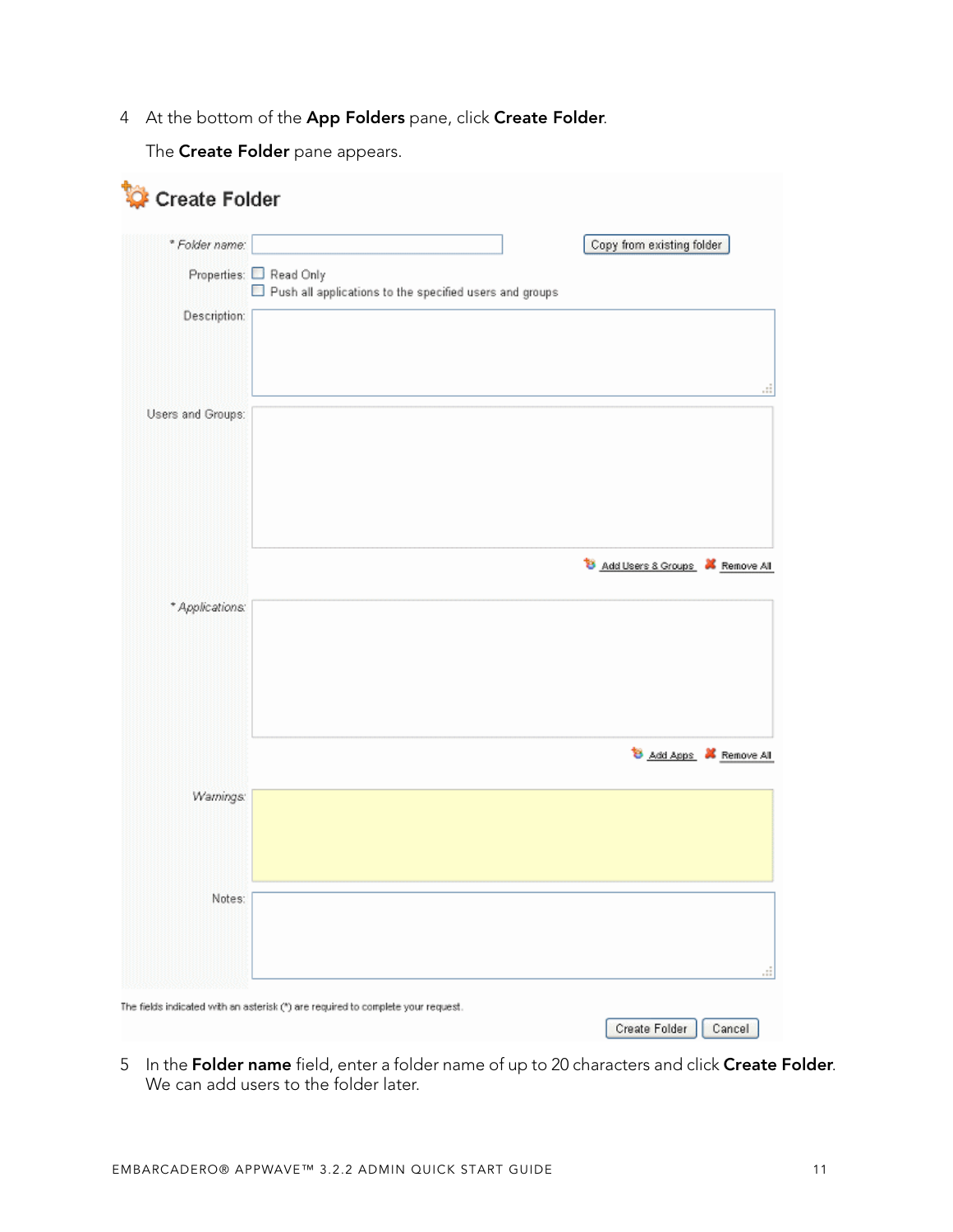- 6 From the **MANAGE APPS** menu, select **Version Updates**.
- 7 At the bottom of the **Version Updates** page, click **Manually update your applications**.
- 8 On the **Manually Update Applications** page, enter the path to the mastered app.
- 9 In the **Destination folders** area, click **Add Folders**, choose the folder we just created and then click **Submit**.

|                             | <b>Manually Update Applications</b>                                                                                 |                                   |               |
|-----------------------------|---------------------------------------------------------------------------------------------------------------------|-----------------------------------|---------------|
| * Media Kit location:       |                                                                                                                     |                                   |               |
|                             | Type the path to upload from.<br>It must be a local path on the AppWave Host or an UNC path (\\machine\share\path). |                                   |               |
| <b>Destination folders:</b> |                                                                                                                     |                                   |               |
|                             |                                                                                                                     |                                   |               |
|                             |                                                                                                                     |                                   |               |
|                             |                                                                                                                     |                                   |               |
|                             |                                                                                                                     |                                   |               |
|                             |                                                                                                                     |                                   |               |
|                             |                                                                                                                     |                                   |               |
|                             |                                                                                                                     | & Add Folders <b>X</b> Remove All |               |
|                             | The fields indicated with an asterisk (*) are required to complete your request.                                    |                                   |               |
|                             |                                                                                                                     |                                   | <b>Submit</b> |

### <span id="page-13-0"></span>LICENSING APPWAVE

Before you can use AppWave, you must set up your AppWave licenses. Licensing is discussed in detail in the AppWave Administrator Guide. The following briefly describes the licenses available.

#### **Trial license**

.

The All-Access trial license permits up to 50 users to use AppWave and explore Embarcadero XE apps and AppWave Studio templates used to master select 3rd party application and is the only license you need to try out AppWave, AppWave Browser, and AppWave Studio.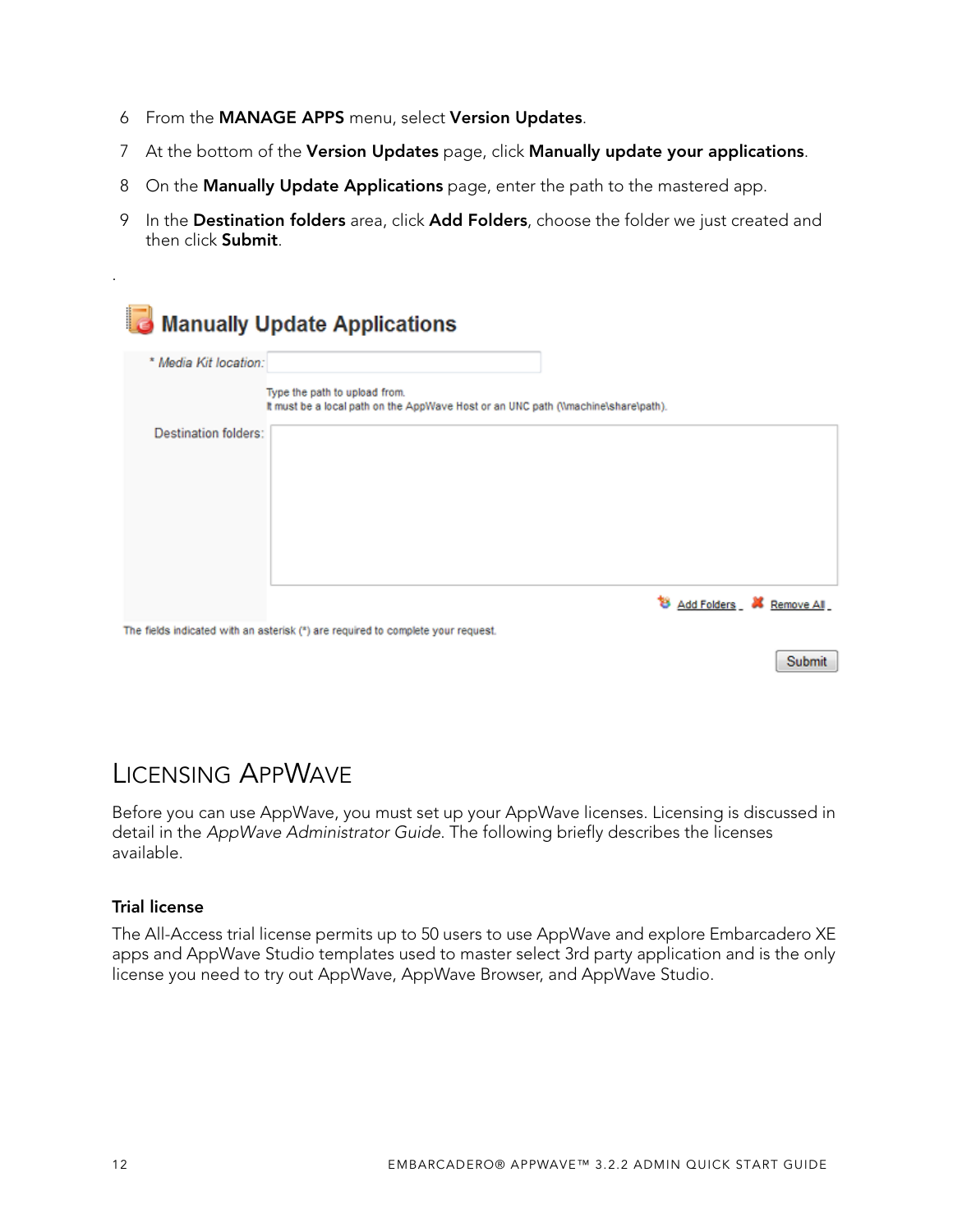#### **Embarcadero XE app license**

If you have purchased Embarcadero products, such as DB Artisan and ER/Studio, then you must set up the licenses for these products. You may have an All-Access license which gives your users access to all Embarcadero XE apps, or you may have licenses for individual Embarcadero XE apps.

#### **3rd Party Apps license**

The AppWave Edition licenses permit you to host and manage the licensing of 3rd party apps you have mastered using either a template purchased from Embarcadero or a custom app you have mastered in-house. The Edition license may be either concurrent licenses that can be shared or network named licenses that are assigned to specific users. The AppWave Edition license you require is based on the maximum number of 3rd party apps you want to host on your private AppWave.

The following topics help you obtain and register your AppWave licenses.

#### **With Internet Connection**

[Obtain Trial Licenses When AppWave has Internet Access](#page-15-0) [Obtain Trial Licenses When Only the AppWave Browser has Internet Access](#page-16-0) [Register Licenses When AppWave has Internet Connection](#page-21-0)

#### **Without Internet Connection**

[Obtain Trial Licenses When Only the AppWave Browser has Internet Access](#page-16-0) [Host Time Limited License Certificates Without Internet Access](#page-17-0) [Obtain an AppWave License When not Connected to the Internet](#page-18-0) [Register Licenses Using a .zip File](#page-23-0)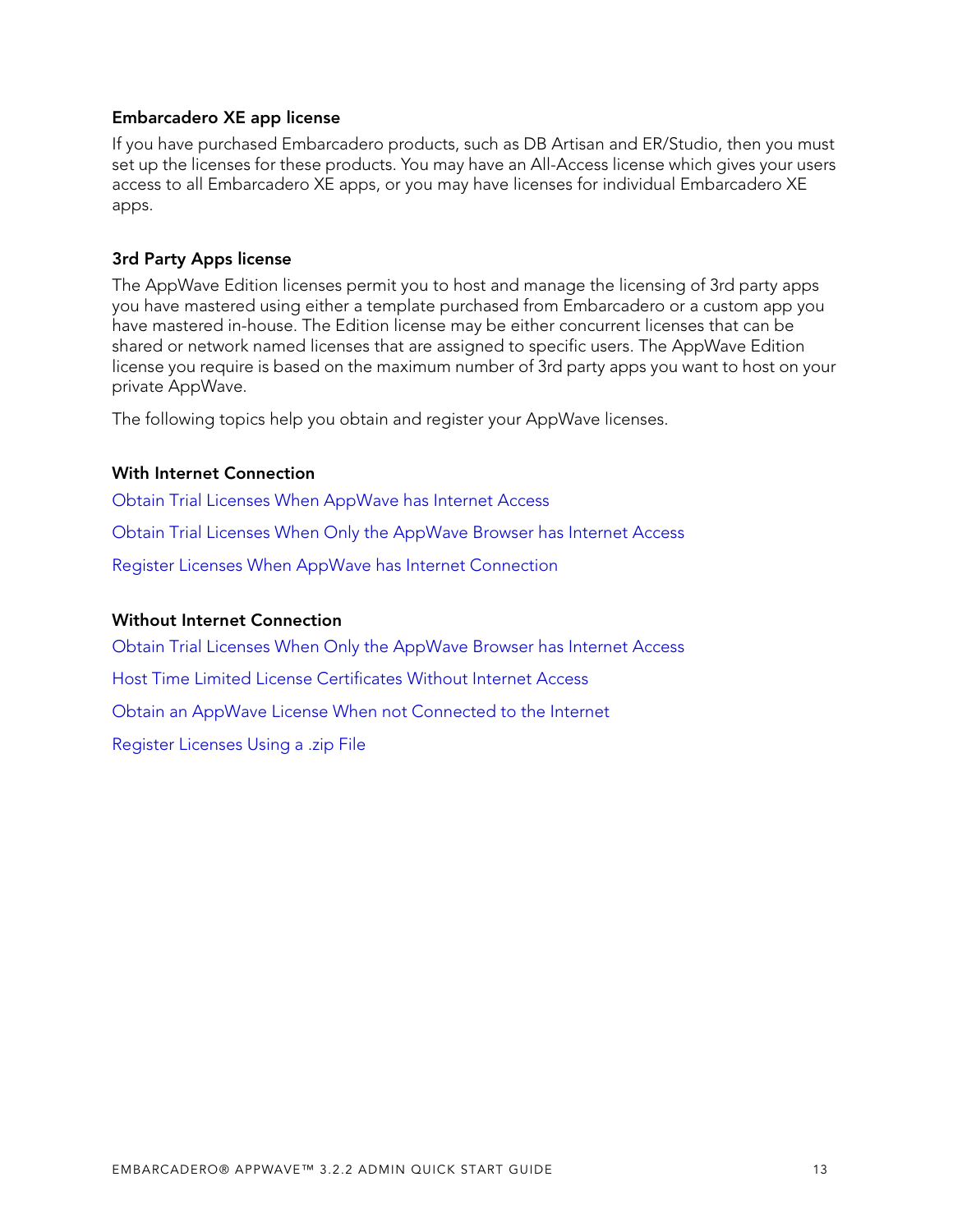### <span id="page-15-0"></span>OBTAIN TRIAL LICENSES WHEN APPWAVE HAS INTERNET ACCESS

When AppWave has Internet access, trial on demand is available. You can license your AppWave using a trial edition license. The AppWave Browser user can launch free apps from the AppWave Store and Embarcadero XE products. When the user runs an Embarcadero XE app, a trial license is automatically downloaded from Embarcadero. The trial period is 30 days, after which you must purchase a license. If you need an extension to your trial period, contact Embarcadero support at [www.embarcadero.com/support.](http://www.embarcadero.com/)

1 From the **AppWave Dashboard**, click **Set up licenses**.



#### Set up licenses

No licenses available.Please add one or more licenses.

Setting up licenses is a mandatory step to complete configuring your AppWave.

2 On the **Set Up Licenses** page, click **Set Trial Owner**.

# **Set Up Licenses**

Choose one of the following options to configure the license/licensing.



#### **Retrieve licenses**

Retrieve licenses that you have purchased from Embarcadero.

|--|--|

#### **Set trial owner**

Enable concurrent trial licenses, allowing you to try all of Embarcadero's award-winning applications.



#### **Manually import licenses**

Manually import license files that you have received from Embarcadero. If this machine cannot access the internet directly, licenses can be generated here via web registration. Or you can contact Support.

Cancel

3 To complete the **Set Trial Owner** page, you need an **EDN** (Embarcadero Developer Network) account. Enter your EDN credentials and then click **Save**.

If you don't have and EDN account, click **Create EDN account** and you can create one.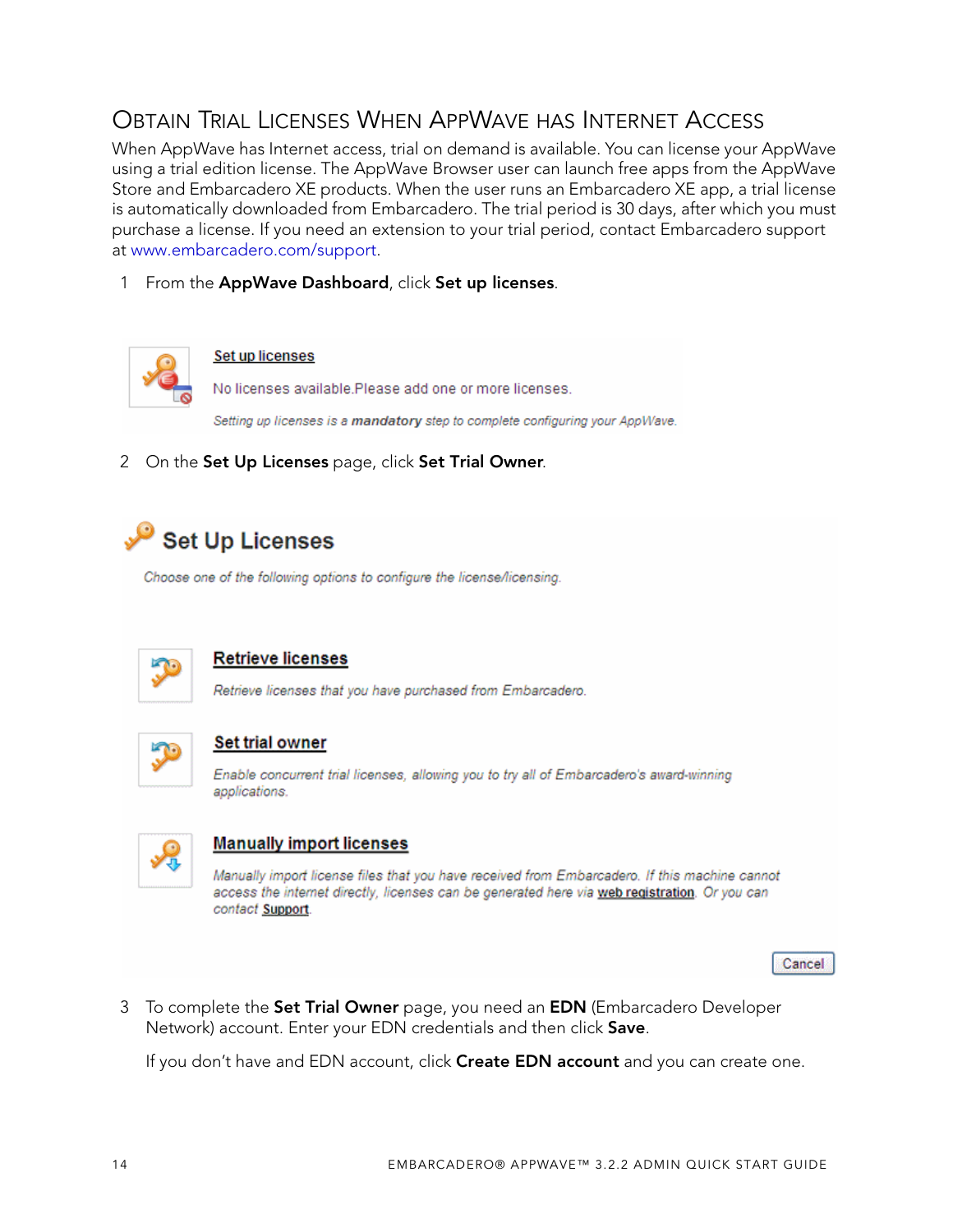|  |  |  | Set Trial Owner |
|--|--|--|-----------------|
|--|--|--|-----------------|

Trials will be obtained when users will launch applications. These trials will be associated with the following EDN account:

| * EDN login name or email<br>address:<br>* EDN password:                         |  |                |  |  |
|----------------------------------------------------------------------------------|--|----------------|--|--|
| The fields indicated with an asterisk (*) are required to complete your request. |  |                |  |  |
|                                                                                  |  | Save<br>Cancel |  |  |
| Create EDN account<br>If you don't have an EDN account you can create one here.  |  |                |  |  |

**Next Step**: [Assigning App Licenses](#page-24-0)

### <span id="page-16-0"></span>OBTAIN TRIAL LICENSES WHEN ONLY THE APPWAVE BROWSER HAS INTERNET ACCESS

If AppWave does not have Internet access but the AppWave Browser does, then you can still obtain an All-Access trial license. On the **SYSTEM MANAGEMENT> System Properties** page, ensure **Allow client to register user** is set to **On**.

1 From an Internet connected AppWave Browser, connect to AppWave.

From the **Tools and Options** menu, click **Connect**, enter the administrator credentials, and then click **Login**.

- 2 In the application window, locate and then click **Run** to launch an All-Access application.
- 3 Enter your Embarcadero Developer Network (EDN) credentials.

If you do not have an EDN account, you can create one by going to [edn.embarcadero.com](http://edn.embarcadero.com), and then clicking **LOG ON** and **Join Today!**

The application you selected starts streaming to your desktop.

4 Accept the End User License Agreement.

Now you have a 30-day trial license for all All-Access products, after which you will have to purchase the products in order to continue using them.

#### **Next Step**: [Assigning App Licenses](#page-24-0)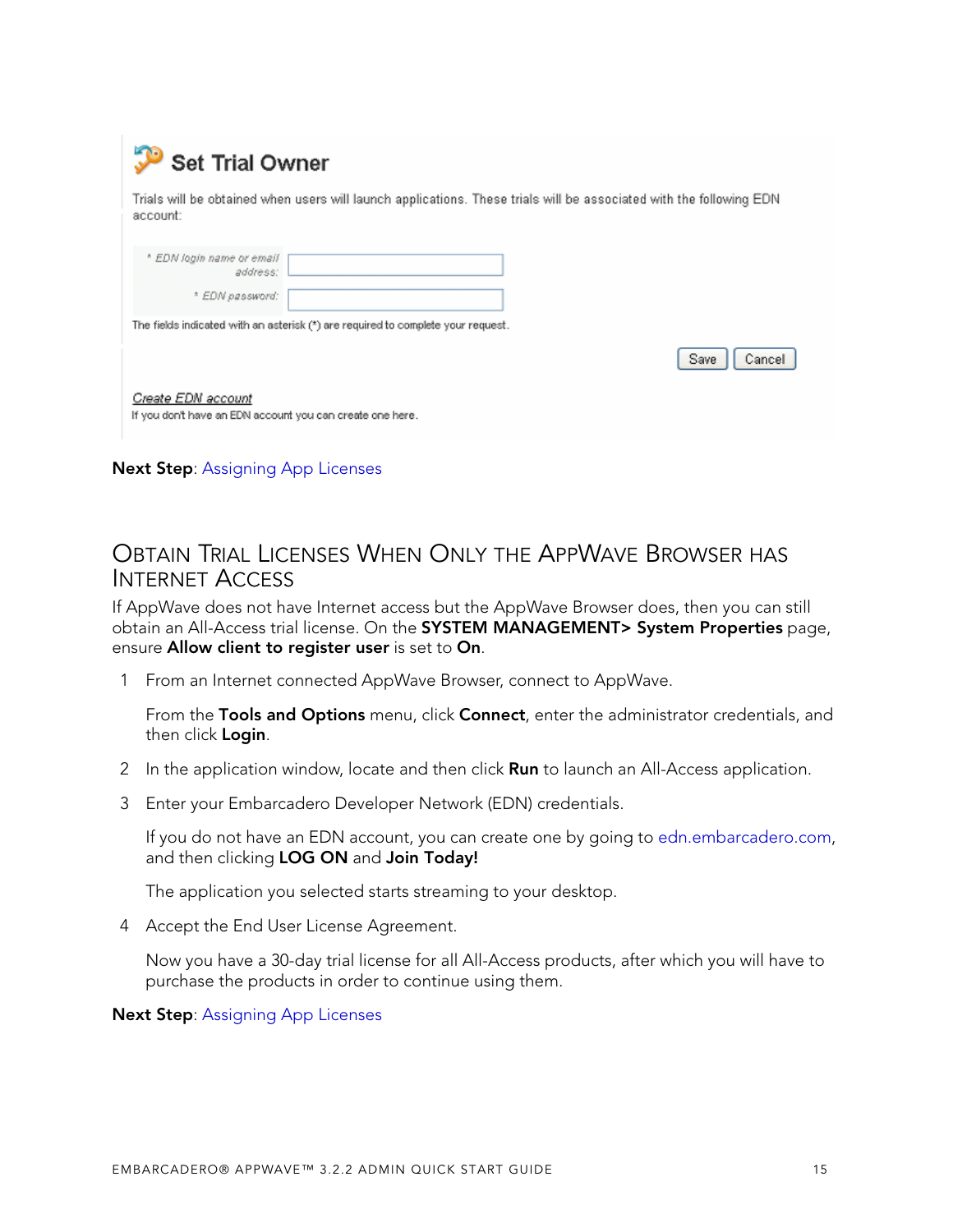### <span id="page-17-0"></span>HOST TIME LIMITED LICENSE CERTIFICATES WITHOUT INTERNET ACCESS

If neither your AppWave nor your AppWave Browser users have Internet access you can still obtain trial licenses from Embarcadero. Contact Embarcadero support and they will send you an email that contains a certificate number, Login name and password that you use on the Embarcadero license creation site to obtain a license file. Once you have the license file, you can register the license in the same manner as you would for a purchased license as described in [Register Licenses Using a .zip File](#page-23-0).

**Next Steps**: [Obtain an AppWave License When not Connected to the Internet,](#page-18-0) [Register](#page-23-0)  [Licenses Using a .zip File](#page-23-0), and then [Assigning App Licenses.](#page-24-0)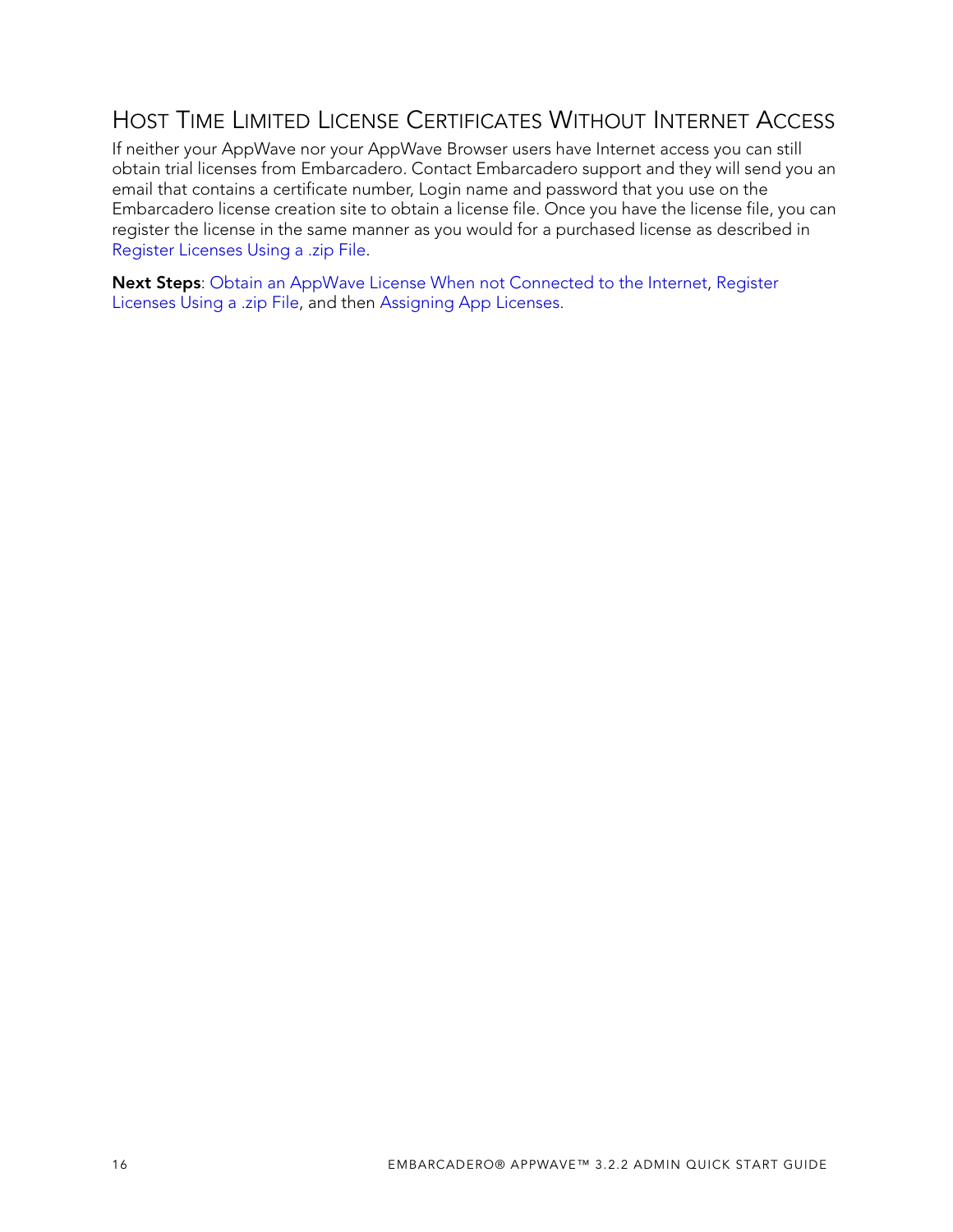### <span id="page-18-0"></span>OBTAIN AN APPWAVE LICENSE WHEN NOT CONNECTED TO THE INTERNET

The following procedure helps you obtain the license .zip file you need to license AppWave.

1 From an internet connected computer, go to <https://reg.codegear.com/srs6/el/>.

The Embarcadero License Hosting page appears.

### **Ombarcadero**

#### **License Hosting**

#### Login

This page is used to receive license server configuration files. If you have reached this page in an attempt to register a product, please go here. Register.

Please refer to your Embarcadero License Certificate for the auto-generated login name and password.

| Login Name: | acct-051250159413 |  |
|-------------|-------------------|--|
|             |                   |  |
| Password:   |                   |  |
|             | Login             |  |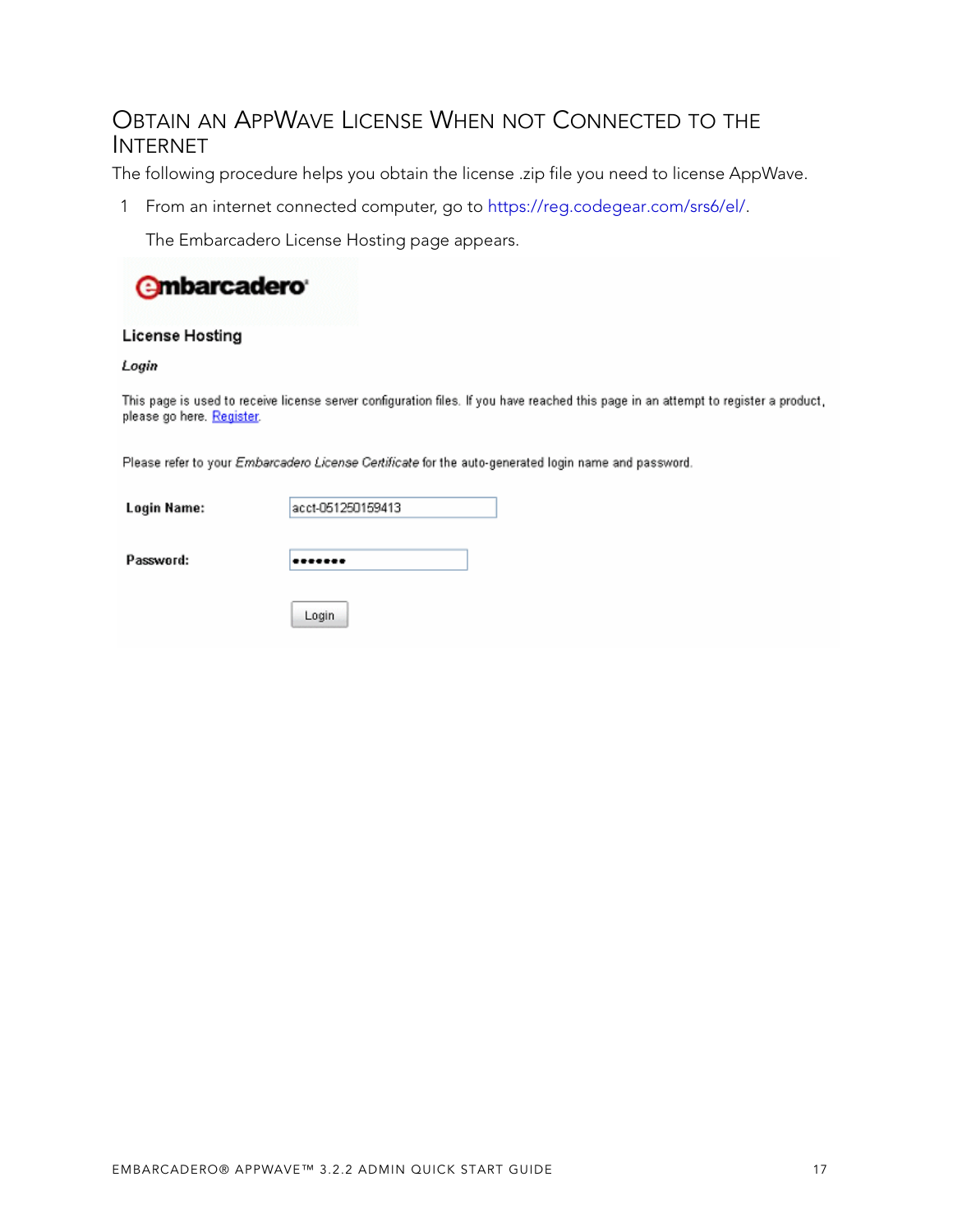2 Enter your account **Login Name** and **Password** provided to you by Embarcadero.

The License Certificates page appears showing all the licenses available to your account.



#### **License Hosting**

**License Certificates** 

Update your network license account profile

Listed below are license certificates that have been issued to your account.

A license may be hosted on one server only. After hosting is complete, configuration files and setup instructions may be downloaded.

| License Certificate Number: 58269                                                                                           |      |
|-----------------------------------------------------------------------------------------------------------------------------|------|
| Order Number: AA-2.0<br><b>Item Humber: 1</b>                                                                               |      |
| SKIJ: AAPODDEXECWEM<br>Product Description: Embarcadero All-Access XE Platinum Concurrent ELC<br><b>Sciected Platforms:</b> |      |
| · Dracle<br>· Sybase ASE<br>. IBM DB2 UDB LUW<br>· Microsoft SQL Server<br>~MySQL                                           |      |
| <b>License Count: 1</b><br>First hosted: Thu, July 16, 2009<br>All-Access Subscription Expiration Bate: Tru, June 30, 2012  | Host |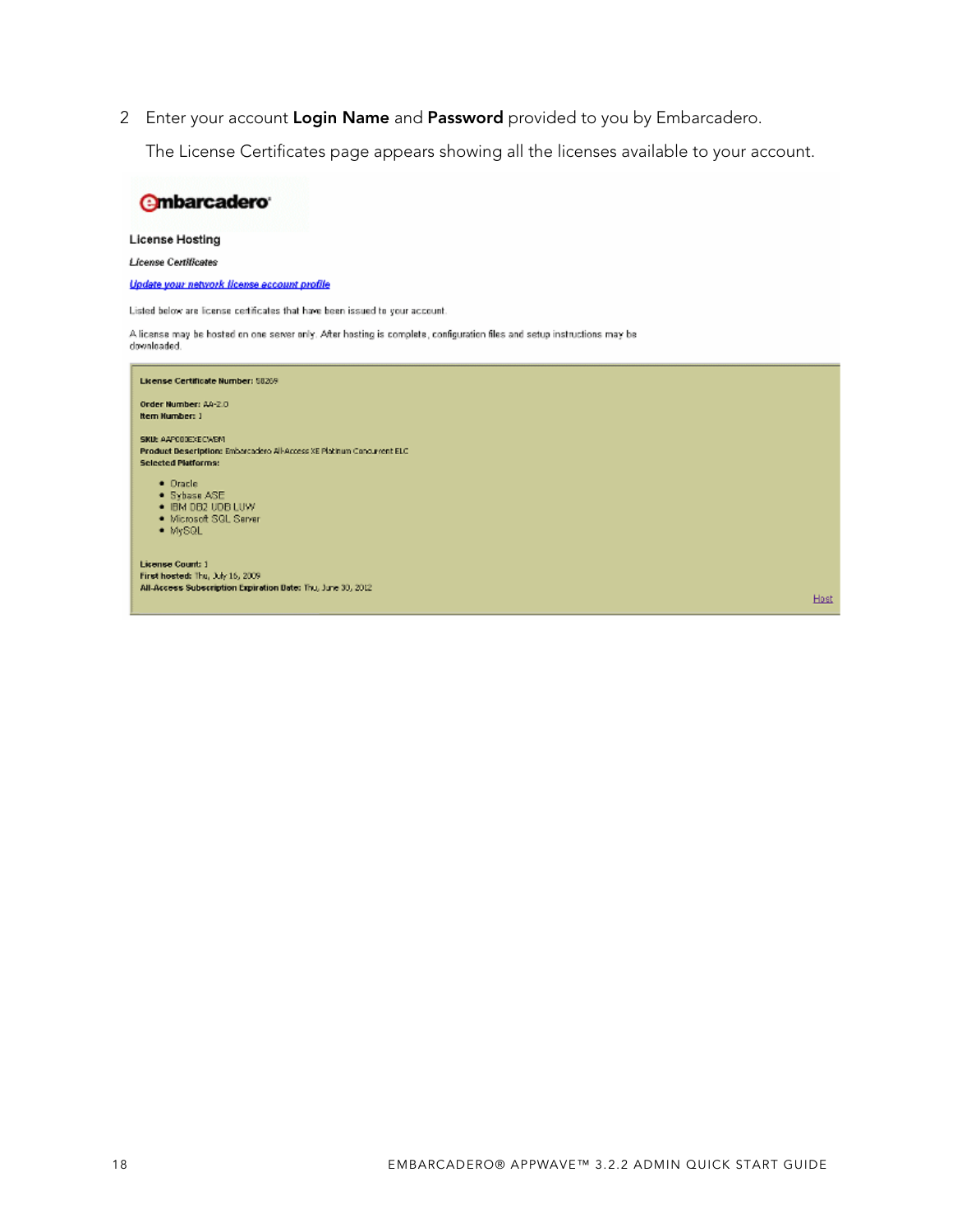3 Locate the license that you want to use on your AppWave and on the bottom right-hand side of the certificate, click **Host**.

The following page appears.

| <b>Ombarcadero</b>              |                                                                                                                                                                                                                                                                                                                                                                                                                                                                                                                                                                                                     |
|---------------------------------|-----------------------------------------------------------------------------------------------------------------------------------------------------------------------------------------------------------------------------------------------------------------------------------------------------------------------------------------------------------------------------------------------------------------------------------------------------------------------------------------------------------------------------------------------------------------------------------------------------|
|                                 | License creation for Embarcadero License Center (Master Server).                                                                                                                                                                                                                                                                                                                                                                                                                                                                                                                                    |
|                                 |                                                                                                                                                                                                                                                                                                                                                                                                                                                                                                                                                                                                     |
| instructions can be downloaded. | A license may be hosted on one master-backup server configuration only. After hosting is complete, configuration files and setup                                                                                                                                                                                                                                                                                                                                                                                                                                                                    |
| a note of the server host name. | From the (ELC_install_dir)/LicenseCenter4.03/bin directory, run the host utility: elise.bat host (on<br>Windows) or ellise. sh host [on UNIX). The JAVA BOBE environment variable needs to be set in order to run the utility. Make                                                                                                                                                                                                                                                                                                                                                                 |
|                                 | Note to existing customers using the Borland License Server (BLS) with Embarcadero products (JBuilder, Delphi, C++ Builder,<br>and RAD Studio); if you are going to run a single license server (ELC recommended) and want to mix existing and new licenses,<br>make sure that both existing and new licenses are set to the same port number. Default port number for BLS is 4467 and default<br>port number for ELC is 5567. Licenses with different port numbers cannot be mixed on the same server. Existing user lists can<br>be transferred from one server to another without modifications. |
| <b>Host Name:</b>               | Jacques (IluaDP)                                                                                                                                                                                                                                                                                                                                                                                                                                                                                                                                                                                    |
| Port (optional):                | The Host Name is obtained by running a utility program supplied with the Embarcadero License Center package. This information is included in the<br>resulting Embarcadera License Center configuration file (server_*.slip) which can be used only with supplied host name.<br>5567                                                                                                                                                                                                                                                                                                                 |
|                                 |                                                                                                                                                                                                                                                                                                                                                                                                                                                                                                                                                                                                     |
| <b>Host Address</b>             | <b>MALISSISTER LINES AN</b>                                                                                                                                                                                                                                                                                                                                                                                                                                                                                                                                                                         |
| (optional):                     | In case the server Host Name cannot be resolved to an IP address on your company network, enter either a fully qualified address (e.g.<br>hostname,hostdomain,com) or an IP address (e.g. 123.123.12.21). This address will be used by clients to send licensing requests to the server.                                                                                                                                                                                                                                                                                                            |
| <b>Description:</b>             |                                                                                                                                                                                                                                                                                                                                                                                                                                                                                                                                                                                                     |
|                                 |                                                                                                                                                                                                                                                                                                                                                                                                                                                                                                                                                                                                     |
|                                 |                                                                                                                                                                                                                                                                                                                                                                                                                                                                                                                                                                                                     |
| Next                            |                                                                                                                                                                                                                                                                                                                                                                                                                                                                                                                                                                                                     |

- 4 Enter the **Host Name** and then click **Next**.
- 5 Optional. Select the checkbox to configure a backup license server and then enter the host name obtained on the backup license server in Step 1.
- 6 Click **Next**.
- 7 Review the hosting information. To change the details, click **Back**, otherwise, click **Finish**.
- 8 On the page that appears, click **Download**.

The license .zip file is downloaded to your system. Copy this file to a location accessible by your AppWave server.

#### **Next Step**: [Register Licenses Using a .zip File](#page-23-0)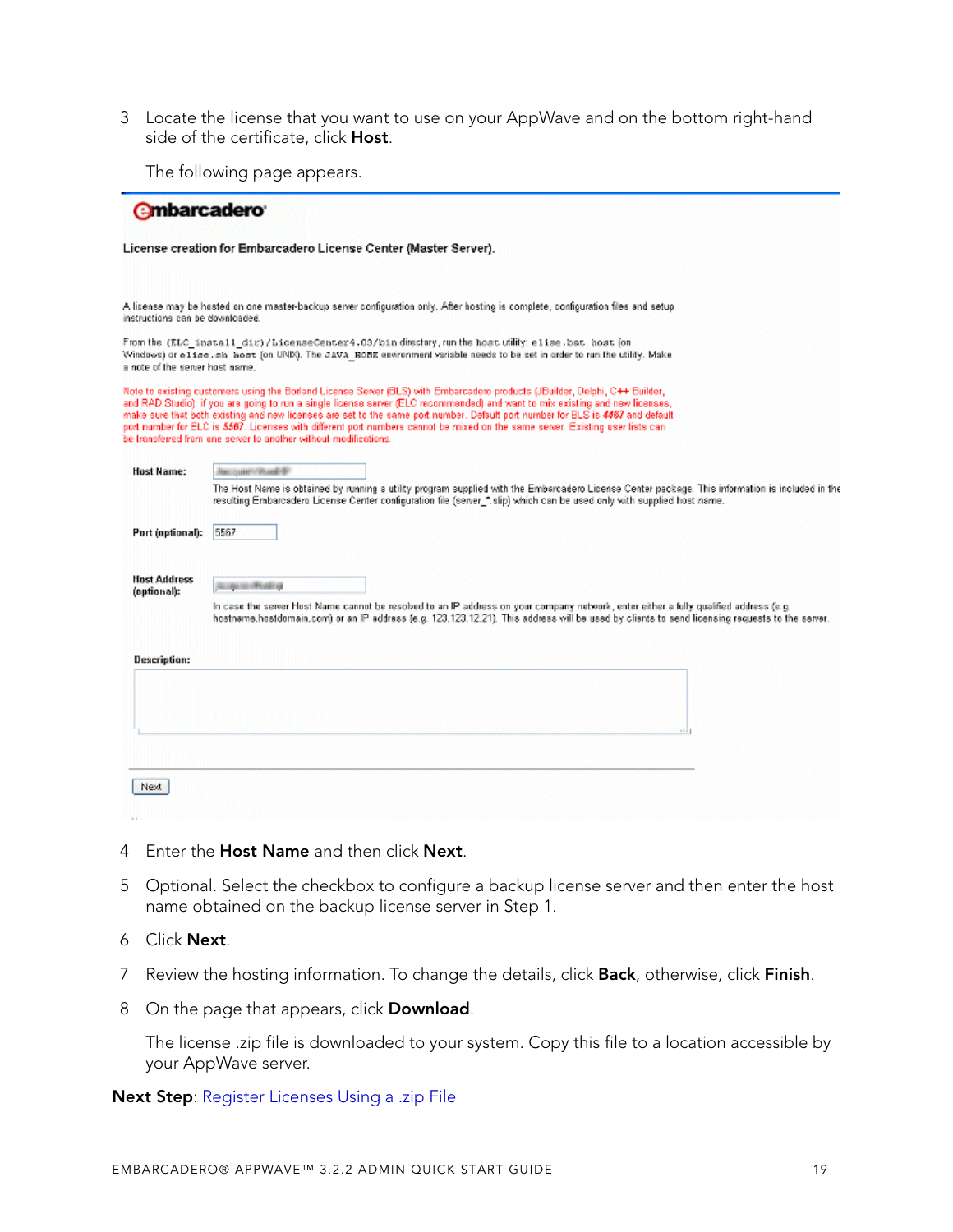### <span id="page-21-0"></span>REGISTER LICENSES WHEN APPWAVE HAS INTERNET CONNECTION

When you purchase a license, Embarcadero may send you an email containing license certificate information. If you have a pre-existing license that you want to start managing with AppWave, you can also register it with AppWave using this procedure.

1 On the dashboard, click **Set up licenses**.



.

#### Set up licenses

No licenses available.Please add one or more licenses.

Setting up licenses is a mandatory step to complete configuring your AppWave.

2 On the **Set Up Licenses** page, click **Retrieve licenses**.

# Set Up Licenses

Choose one of the following options to configure the license/licensing.



#### **Retrieve licenses**

Retrieve licenses that you have purchased from Embarcadero.

#### Set trial owner

Enable concurrent trial licenses, allowing you to try all of Embarcadero's award-winning applications.



#### **Manually import licenses**

Manually import license files that you have received from Embarcadero. If this machine cannot access the internet directly, licenses can be generated here via web registration. Or you can contact Support.

Cancel

The **Retrieve License** pane appears.

**NOTE:** If you have received a .zip license from Embarcadero, see [Register Licenses Using a .zip](#page-23-0)  [File.](#page-23-0)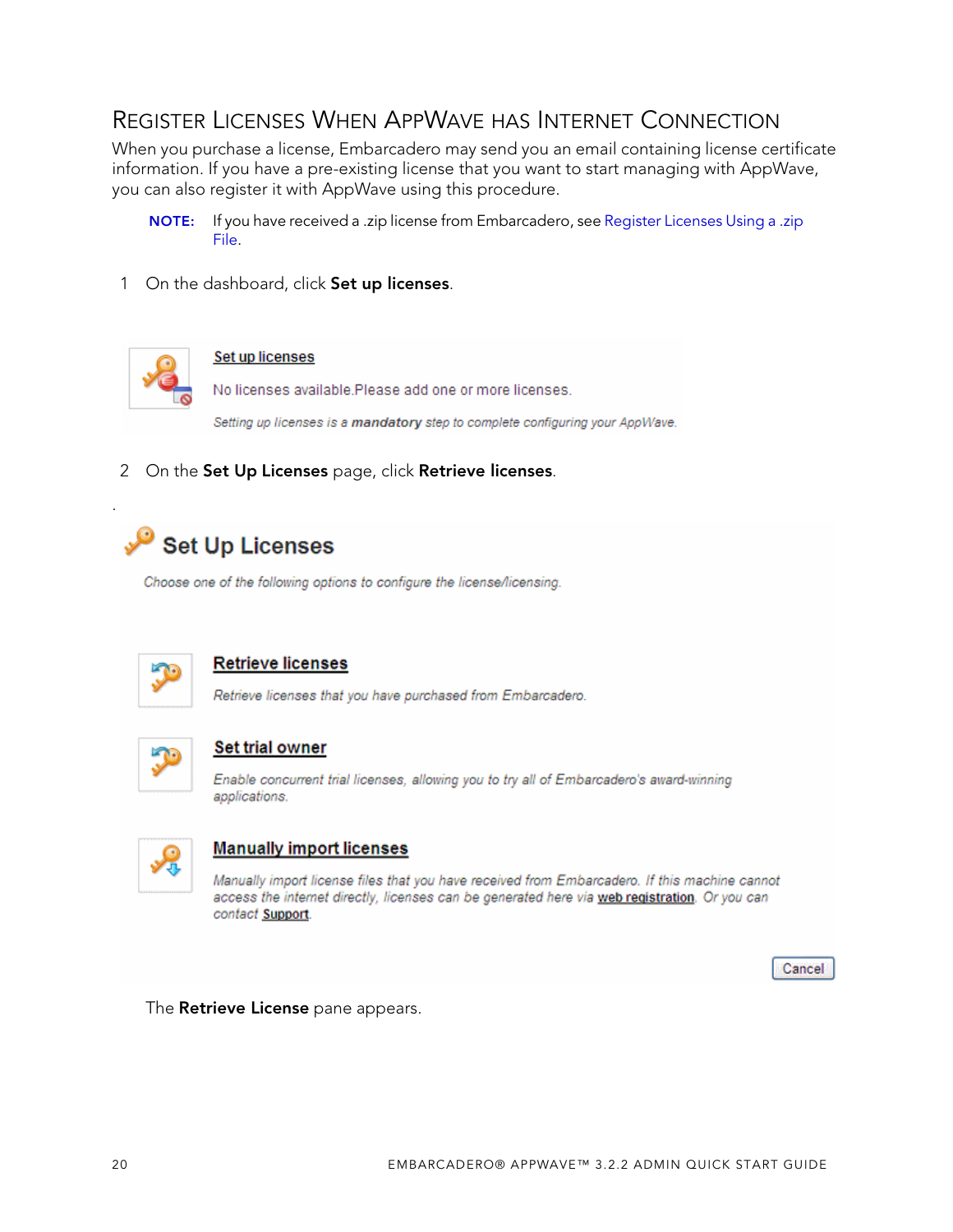| <b>Retrieve License</b>                 |                                                                                                                                                                   |                                                                                                                                                                                                             |
|-----------------------------------------|-------------------------------------------------------------------------------------------------------------------------------------------------------------------|-------------------------------------------------------------------------------------------------------------------------------------------------------------------------------------------------------------|
| * Login name:                           | deactive_acct-358252739214                                                                                                                                        |                                                                                                                                                                                                             |
| * Password:                             |                                                                                                                                                                   |                                                                                                                                                                                                             |
| Certificate number(s):                  |                                                                                                                                                                   |                                                                                                                                                                                                             |
|                                         |                                                                                                                                                                   | Enter one or more comma-separated Certificate numbers, to retrieve just those licenses you specified.                                                                                                       |
| Host address:                           | attunc20                                                                                                                                                          |                                                                                                                                                                                                             |
|                                         | $(123.123.12.1)$ .                                                                                                                                                | This is the Appl/Vave Host address used by clients for license requests. Ensure that it is correct. If not,<br>specify the correct address as either a host name (hostname.hostdomain.com) or an IP address |
|                                         | The fields indicated with an asterisk (*) are required to complete your request.                                                                                  |                                                                                                                                                                                                             |
|                                         |                                                                                                                                                                   | Retrieve<br>Cancel                                                                                                                                                                                          |
|                                         | All hosted licenses are automatically downloaded under conf directory.<br>▶ You will need to reload server licenses manually if reload is not done during hosting |                                                                                                                                                                                                             |
| <b>Alternative Setup</b>                |                                                                                                                                                                   |                                                                                                                                                                                                             |
|                                         | Please use Embarcadero's License Hosting site to retrieve your licenses if any of the following are true:                                                         |                                                                                                                                                                                                             |
| 1) 'Retrieve License' returns an error. |                                                                                                                                                                   |                                                                                                                                                                                                             |

2) You are using, or plan to use, a port other than 5567 as the ELC Communication Port.

#### Embarcadero License Hosting

3 Enter **Login name** and **Password** and **Certificate number** provided in the email Embarcadero sent you when you purchased the license.

Ensure the Host address is correct.

#### 4 Click **Retrieve**.

The license will be registered with AppWave.

#### **Next Step**: [Licensing AppWave](#page-13-0)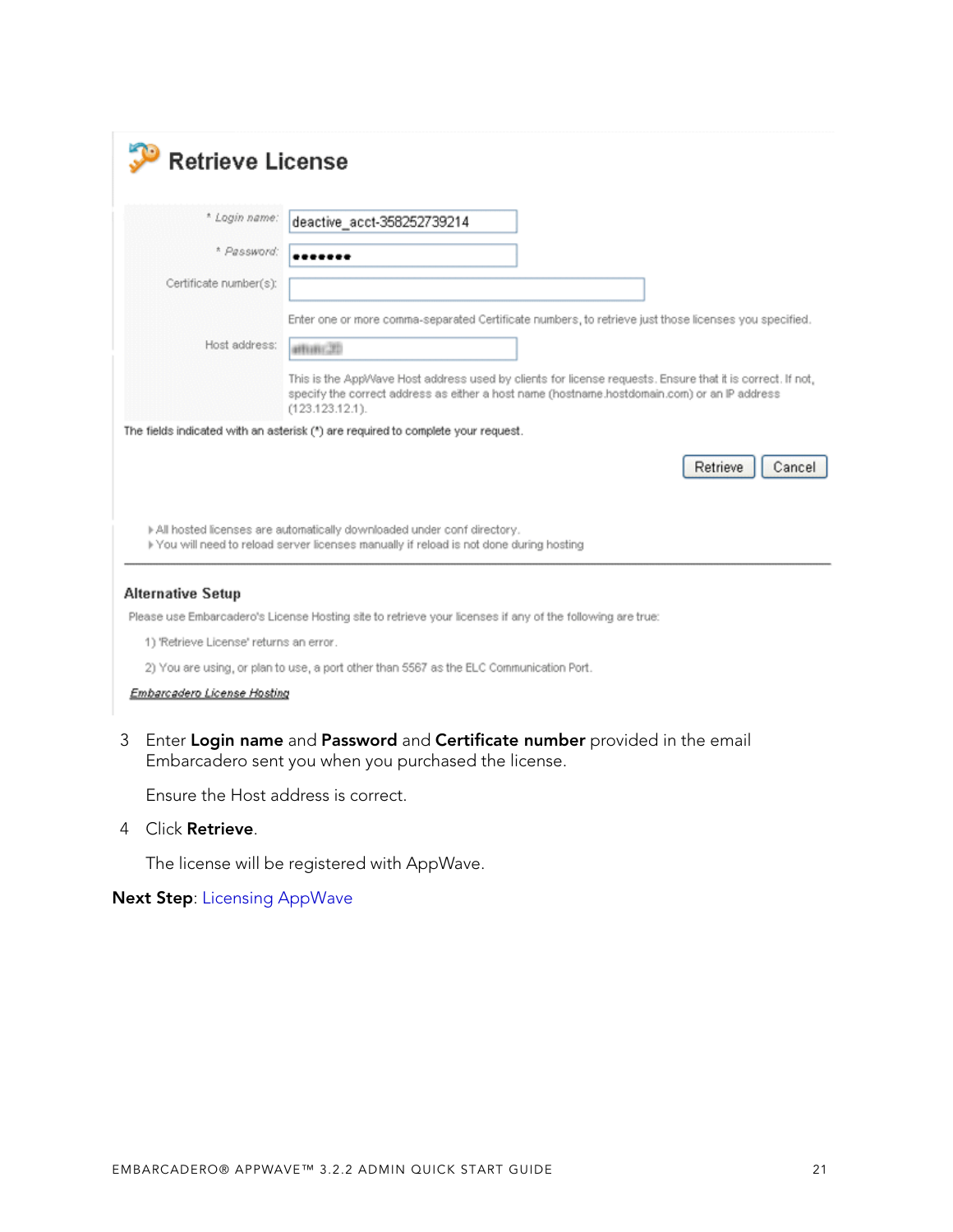### <span id="page-23-0"></span>REGISTER LICENSES USING A .ZIP FILE

When you purchase a license, Embarcadero may send you an email containing license certificate information. If you have a pre-existing license that you want to start managing with AppWave, you can also register it with AppWave using this procedure.

1 On the **Dashboard**, click **Set up licenses**.



#### **Set up licenses**

No licenses available.Please add one or more licenses.

Setting up licenses is a mandatory step to complete configuring your AppWave.

The **Set Up Licenses** pane appears.

# **Set Up Licenses**

Choose one of the following options to configure the license/licensing.



#### Retrieve licenses

Retrieve licenses that you have purchased from Embarcadero.



#### Set Trial Owner

Enable concurrent trial licenses, allowing you to try all of Embarcadero's award-winning applications.



#### Manually import licenses

Manually import license files that you have received from Embarcadero. If this machine cannot access the internet directly, licenses can be generated here via web registration. Or you can contact Support.

Cancel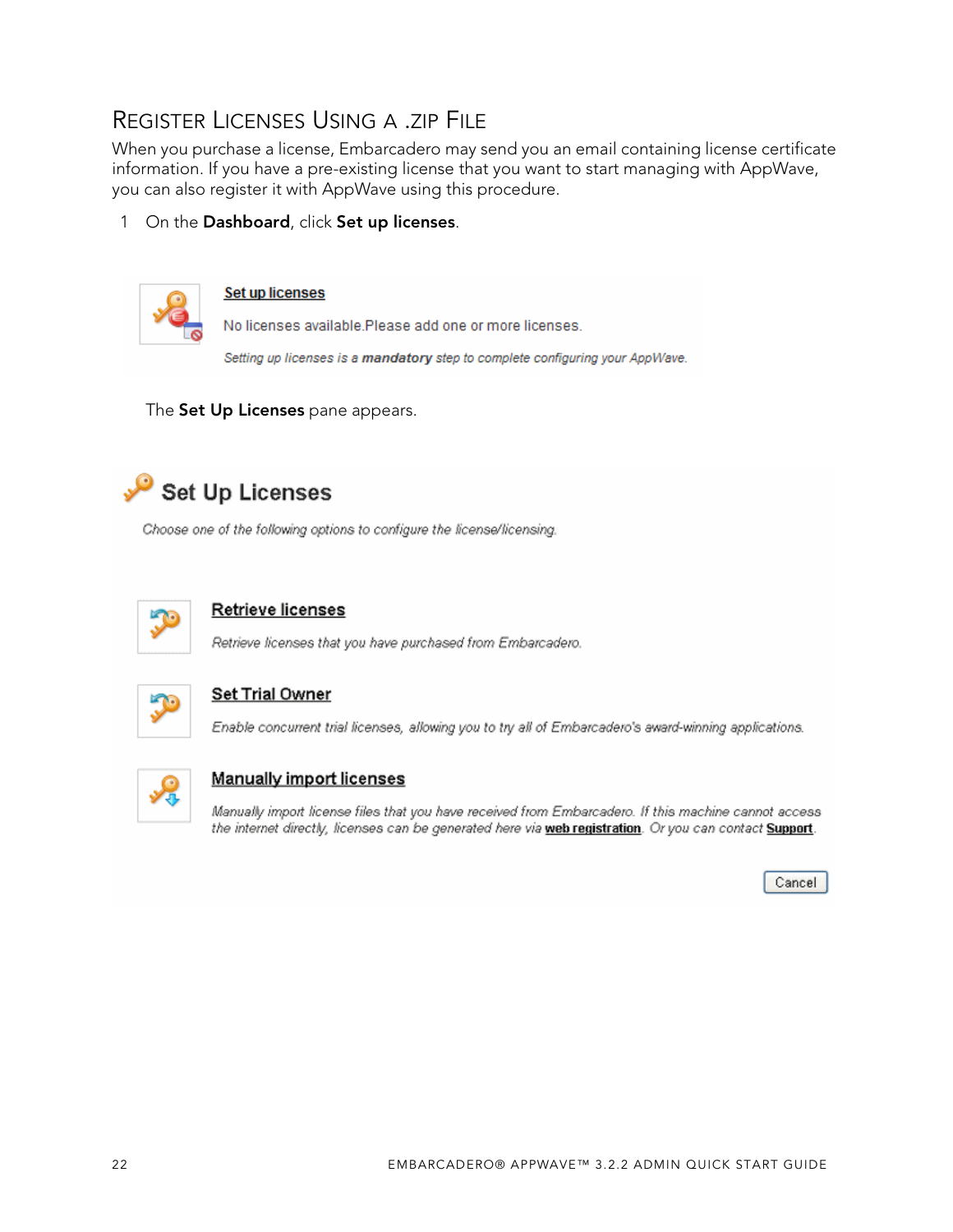#### 2 Click **Manually import licenses**.

The **Import Licenses** pane appears.



- 3 Click **Browse** and navigate to the zip file containing the license.
- 4 Click **Import Licenses**.

The license will be registered with AppWave.

**Next Step**: [Assigning App Licenses](#page-24-0)

### <span id="page-24-0"></span>ASSIGNING APP LICENSES

The **Users** pane appears.

AppWave Browser users do not need an app license or an AppWave Edition license to use AppWave Store apps or free apps in the AppWave catalog. Users who are using Embarcadero XE apps need a license for that app but also do not need a AppWave Edition seat. Users who are using 3rd party apps need an AppWave Edition license.

The first step to assigning licenses is to create the users who you want to permit to use the licenses.

1 From the **MANAGE USERS & GROUPS** menu, click **Users**.

| ≪<br><b>Users</b> |                  |                  |             |  |
|-------------------|------------------|------------------|-------------|--|
|                   | Search for:      | Search           |             |  |
| $\Box$            |                  | <b>User Name</b> |             |  |
|                   | <b>Q</b> Jacquie |                  |             |  |
| ∟                 | <b>A</b> labs    |                  |             |  |
| Delete            |                  | Import users     | Create User |  |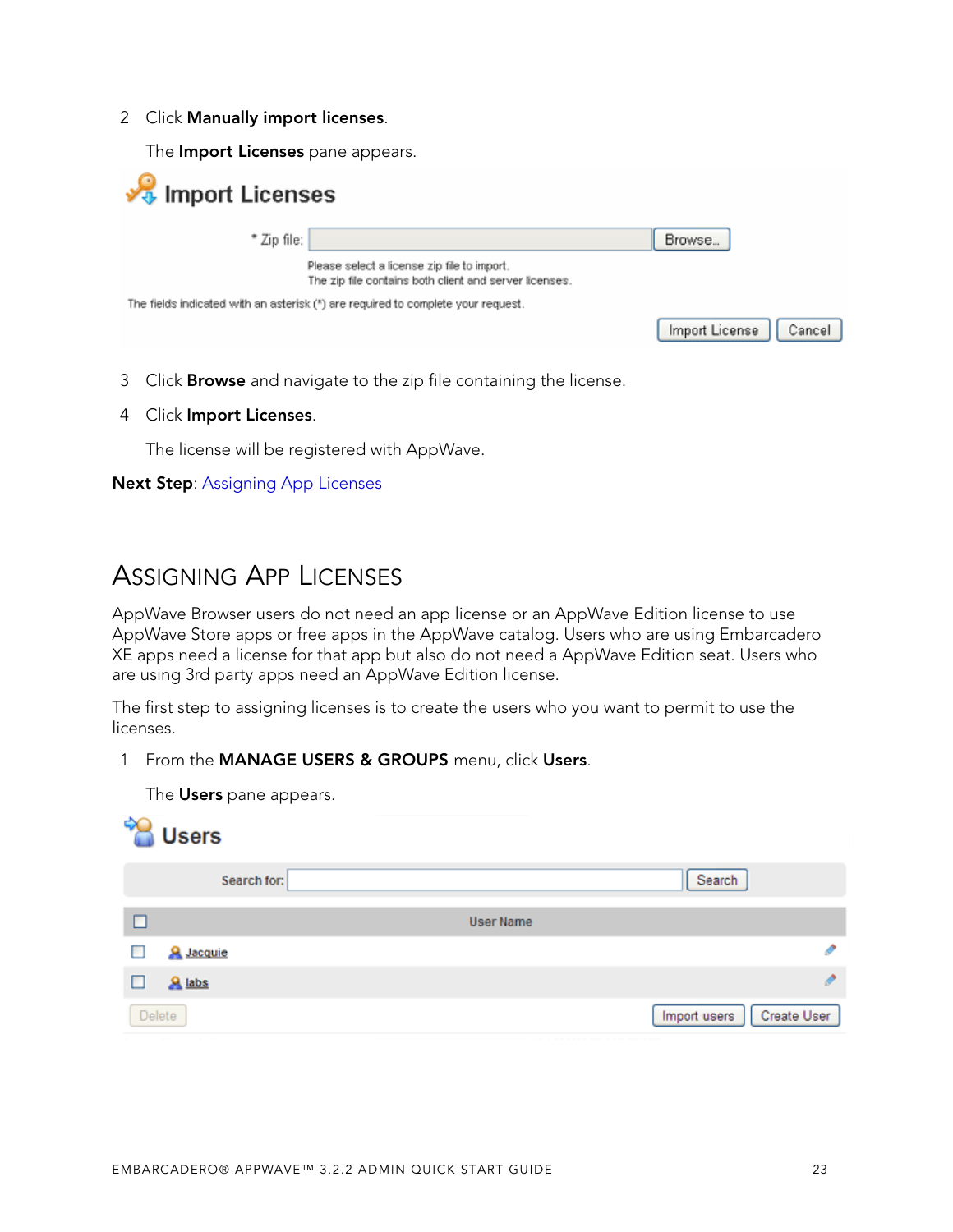#### 2 Click **Create User**.

The **Create User** pane appears.

| <b>Create User</b> |                                                                                  |
|--------------------|----------------------------------------------------------------------------------|
| *Username:         |                                                                                  |
| Password:          |                                                                                  |
| Email:             |                                                                                  |
| Member of:         |                                                                                  |
|                    |                                                                                  |
|                    |                                                                                  |
|                    |                                                                                  |
|                    |                                                                                  |
|                    | Add Groups K Remove All                                                          |
| Owned Folders:     |                                                                                  |
|                    |                                                                                  |
|                    |                                                                                  |
|                    |                                                                                  |
|                    |                                                                                  |
|                    | Add Folders & Remove All                                                         |
|                    |                                                                                  |
|                    | The fields indicated with an asterisk (*) are required to complete your request. |

Create User Cancel

- 3 Enter the name of the user, and optionally a password and the user's email address.
	- **NOTE:** Entering a password is optional only if the system property, Allow blank password has been set to On. For more information, see "System Properties > General tab" in the AppWave Administrator's Guide**.**
- 4 To grant the user access to applications on AppWave, in the **Owned Folders** area, click **Add Folders** and then on the **Folders** window, select the folders containing the applications the user should have access to, and then click **Select**.
- 5 Click **Create User**.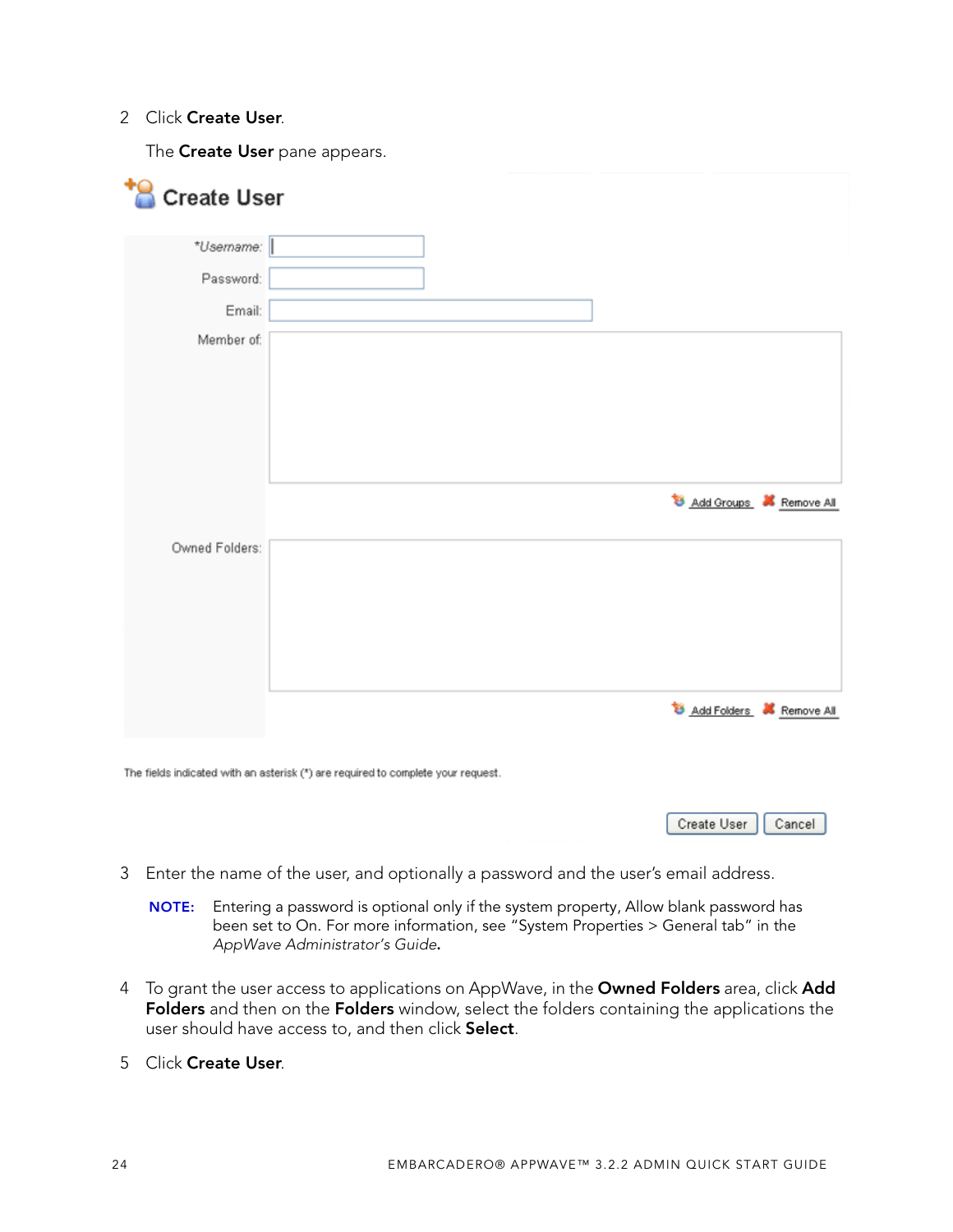The following describes the basic processes involved in assigning the various types of licenses.

- [Assign an All-Access, Embarcadero XE App, or AppWave Edition Concurrent License](#page-26-0)
- [Assign an All-Access, Embarcadero XE App, or AppWave Edition Network Named License](#page-32-0)

### <span id="page-26-0"></span>ASSIGN AN ALL-ACCESS, EMBARCADERO XE APP, OR APPWAVE EDITION CONCURRENT LICENSE

1 From the **MANAGE LICENSES** menu, select **License Assignments**.

The **License Assignments** pane appears.





#### **Concurrent**

Concurrent licenses management



#### **Permissions**

Permissions for concurrent licenses



#### Valid IP's

Valid IP's for concurrent licenses



#### Reservations

Reservations for concurrent licenses

2 In the **Concurrent** area, click **Permissions** and then on the **Concurrent Users** pane, click **Add Entry**.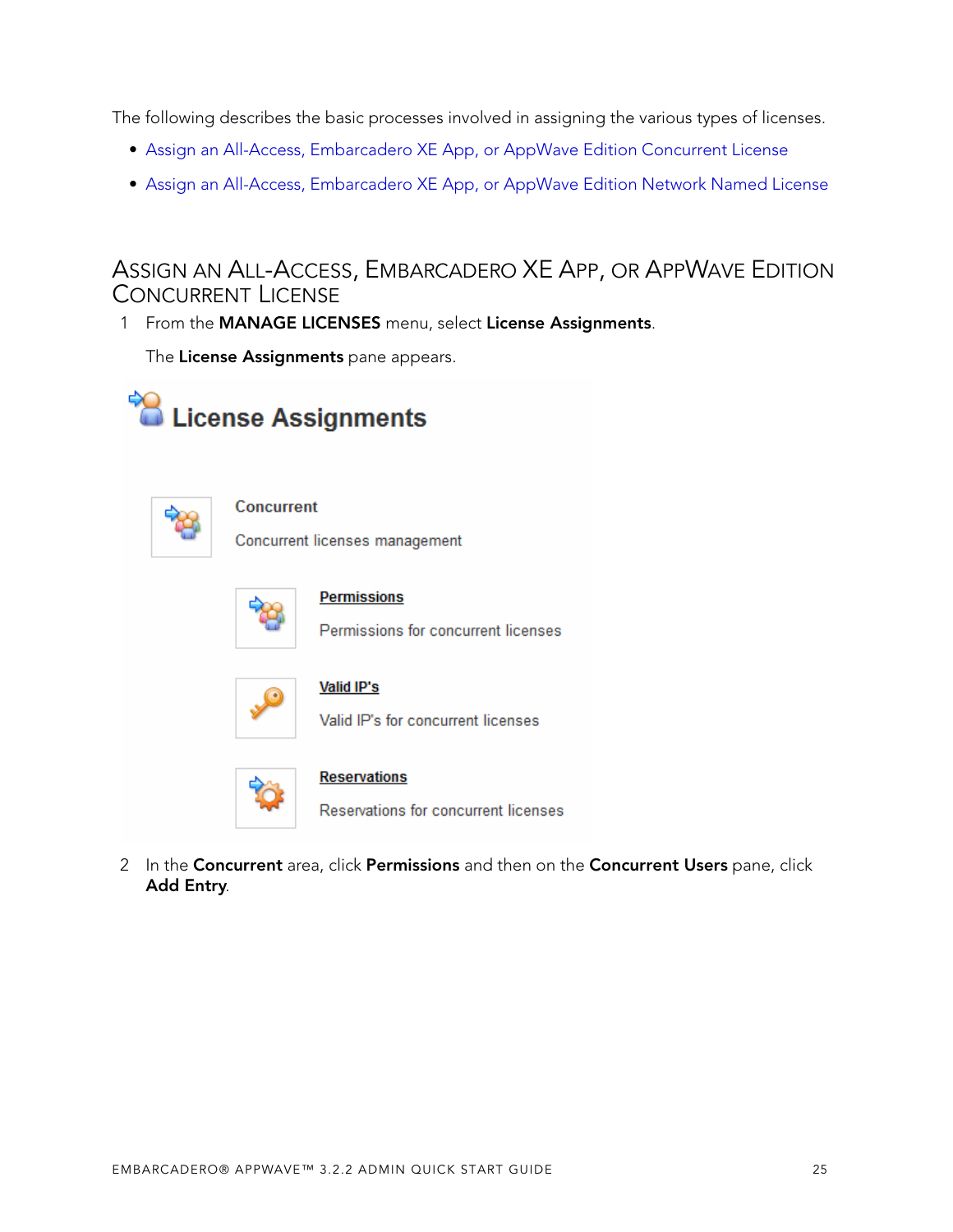|                         | Add Concurrent Users                                                             |        |
|-------------------------|----------------------------------------------------------------------------------|--------|
| * Machine name: ANY     |                                                                                  |        |
| * Permissions: © O Deny | ○ <del>▼</del> Allow                                                             |        |
| Offline usage:          | $\boxed{0 \text{ days}}$ $\vee$ $\boxed{0 \text{ hours}}$ $\vee$                 |        |
| * Licenses:             | $\mathcal{S}_{\text{ANY}}$                                                       |        |
|                         |                                                                                  |        |
|                         |                                                                                  |        |
|                         | Add Licenses & Remove All                                                        |        |
| * Users and Groups:     | <b>A</b> ANY                                                                     |        |
|                         | Add Users & Groups & Remove All                                                  |        |
|                         |                                                                                  |        |
|                         | The fields indicated with an asterisk (*) are required to complete your request. |        |
|                         | Save                                                                             | Cancel |

- 3 In the **Machine Name** field, enter the name of the system running the AppWave Browser to which you want to grant the license.
- 4 In the Licenses area click the Add Licenses icon [ $\bullet$ ] and select the license you want to assign to this users and machines you define.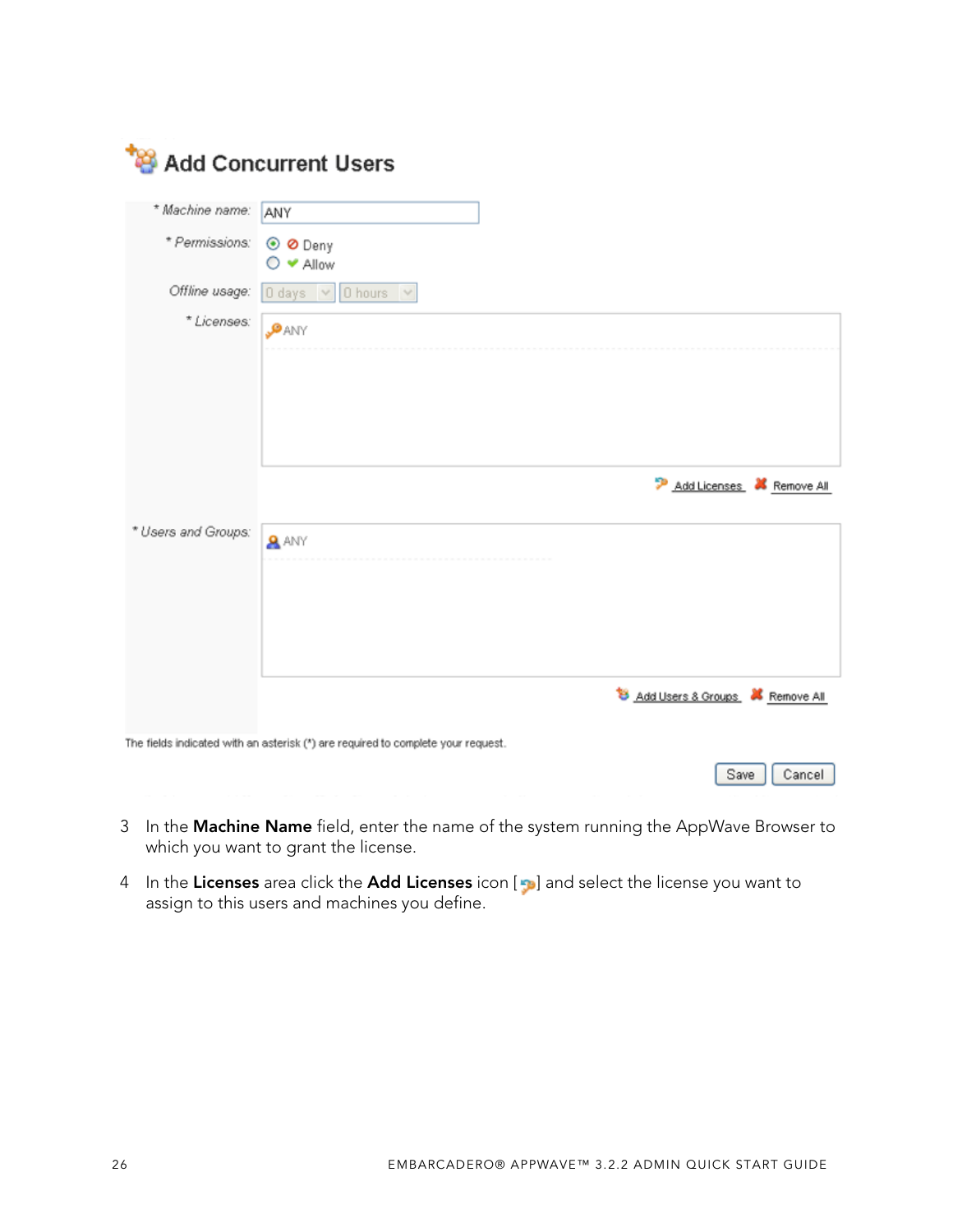5 In the **Licenses** pane, select the licenses to apply and then click **Select**.

In the **Users and Groups** area, click **Add Users & Groups**.

The **Users and Groups** window appears.

# Users and Groups

|    | Search for: All<br>v  | Filter          |
|----|-----------------------|-----------------|
| ы  | <b>Name</b>           |                 |
|    | <b>Q</b> admin        |                 |
|    | <b>Administrators</b> |                 |
|    | <b>A</b> All Users    |                 |
| k. | <b>Authors</b>        |                 |
|    | <b>A</b> jacquelinef  |                 |
| M  | <b>Q</b> labs         |                 |
|    |                       | Close<br>Select |

- 6 Select the users you want to grant permission to use this license and then click **Select**.
- 7 Click **Save**.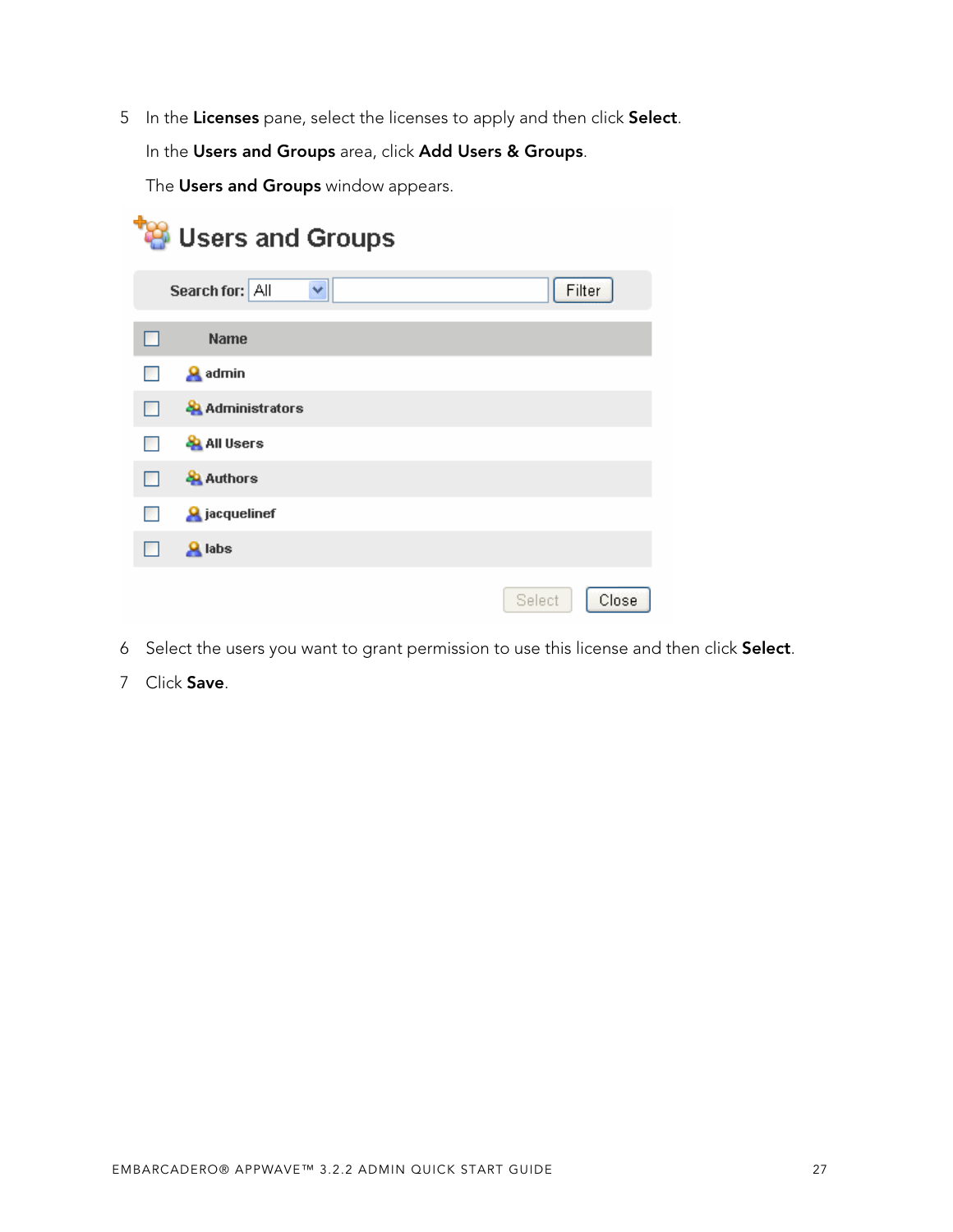### <span id="page-29-0"></span>PROVIDE 3RD PARTY APPLICATION LICENSES

AppWave can ensure license compliance of 3rd party by limiting the number of concurrent users to the maximum number of licenses available. Licensing 3rd party applications is accomplished through the License Automation pages of AppWave.

1 From the **MANAGE LICENSES** menu, choose **License Automation**.

The **Auto Activation License** page is populated with mastered 3rd party applications that support license management.

# Auto Activation Licenses

| Search AppWave Apps:                                                                                        | Search    |
|-------------------------------------------------------------------------------------------------------------|-----------|
| <b>App Title</b>                                                                                            | Usage     |
| Microsoft® Project 14.0.54.03 Professional [13923 :16]<br>天天<br>Streamed Application in English for Windows | unlimited |
| Microsoft® Visio 14.0.54.03 Professional [13922 :16]<br>IV.<br>Streamed Application in English for Windows  | unlimited |

2 Locate the application to manage and in the **Usage** column, click the edit icon  $[\bullet]$ .

Licensing information for the application appears.

### Third Party License Activation Information

|                           | App name: Microsoft® Project 14.0.54.03 Professional |              |
|---------------------------|------------------------------------------------------|--------------|
| Total count: unlimited    |                                                      |              |
| <b>Activation License</b> | <b>Activation Value</b>                              | <b>Usage</b> |
|                           |                                                      |              |

용+ Add Activation Value

Finish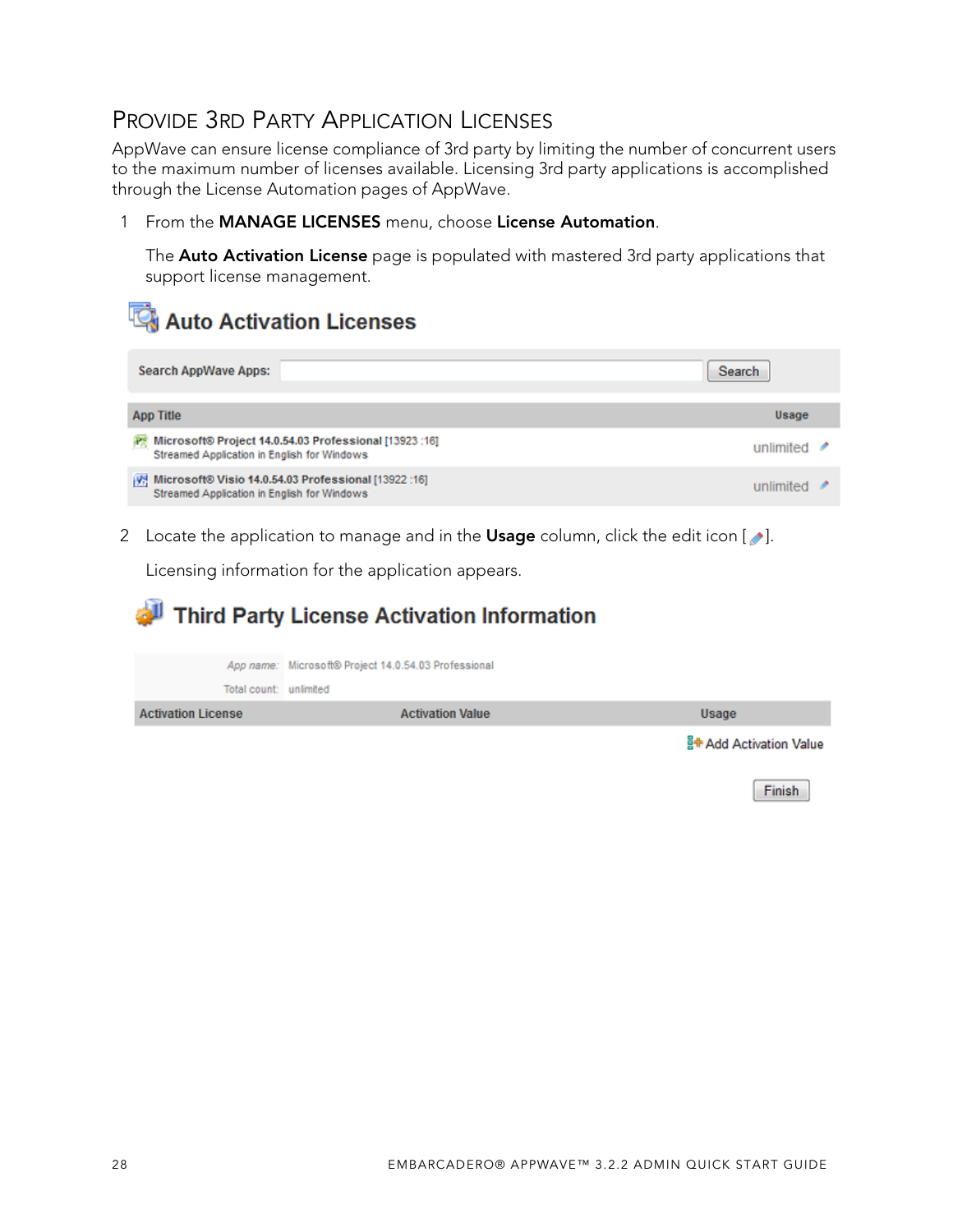3 To add new licenses, in the **Usage** column, click **Add Activation Value**.

To change the usage information for an existing license, in the **Usage** column for the relevant license, click the edit icon  $[$ .

### Add Activation Group Value for Microsoft® Project Professional

| *Total count:                                                                   |  |
|---------------------------------------------------------------------------------|--|
| *AutoActivateld:                                                                |  |
| *Serialld:                                                                      |  |
| The fields indicated with an asterisk (*) are required to complete your request |  |

The license count can be -1 which means unlimited.

|--|--|

Depending on the app, the fields on the **Add Activation Group Value** page may differ. For example, you may have to provide information similar to the following.

### Add Activation Group Value for License Araxis Merge 7

| *Total Count: |  |
|---------------|--|
| *CompanyId:   |  |
| *Serialld:    |  |
| *UserId:      |  |
| *Ernailld:    |  |

The fields indicated with an asterisk (\*) are required to complete your request. The license count can be -1 which means unlimited.



4 To add one license, in the **Total Count** field, enter **1** and in the **Serial ID** field, enter a valid license number.

To add more than one license, click **Bulk Import**, point to the .zip file containing the licensing slip files, and then click **Import**.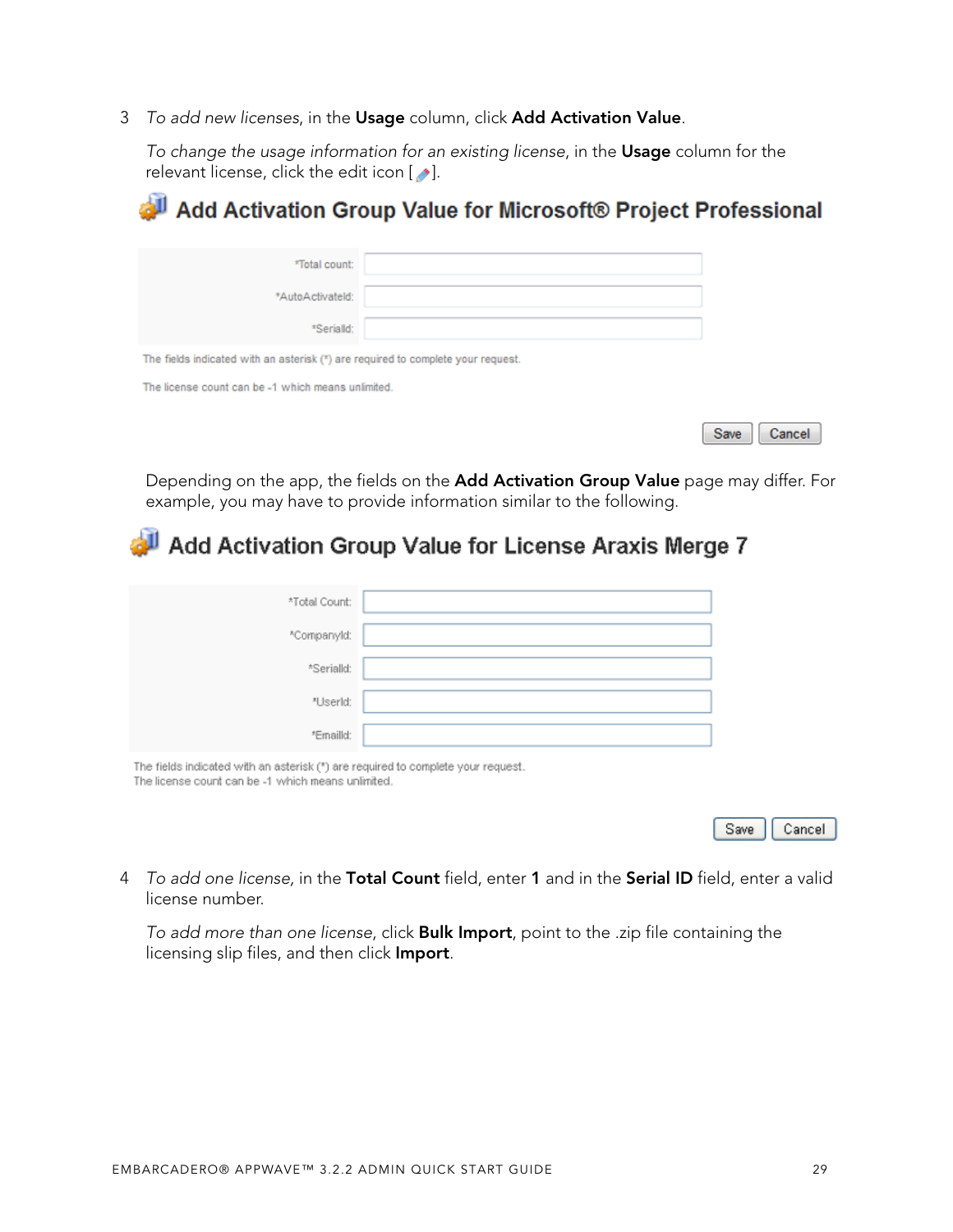#### 5 Click **Save**.

The **Usage** column is updated to show the number of licenses used and available. It will be updated as licenses are used.

### **Third Party License Activation Information**

|                                 | App name: Microsoft® Project 14.0.54.03 Professional |                                           |
|---------------------------------|------------------------------------------------------|-------------------------------------------|
| Total count: 20                 |                                                      |                                           |
| <b>Activation License</b>       | <b>Activation Value</b>                              | Usage                                     |
|                                 | MSProjectPro                                         | $\gg$<br>$\overline{\phantom{a}}$<br>0/20 |
| Microsoft® Project Professional | 112                                                  |                                           |
|                                 |                                                      | <sub>물</sub> ← Add Activation Value       |

When the AppWave Browser user launches a licensed 3rd party application managed by AppWave, if there are licenses available the user will receive an informational dialog similar to the folowing which provides them with a serial number they can use.

Finish

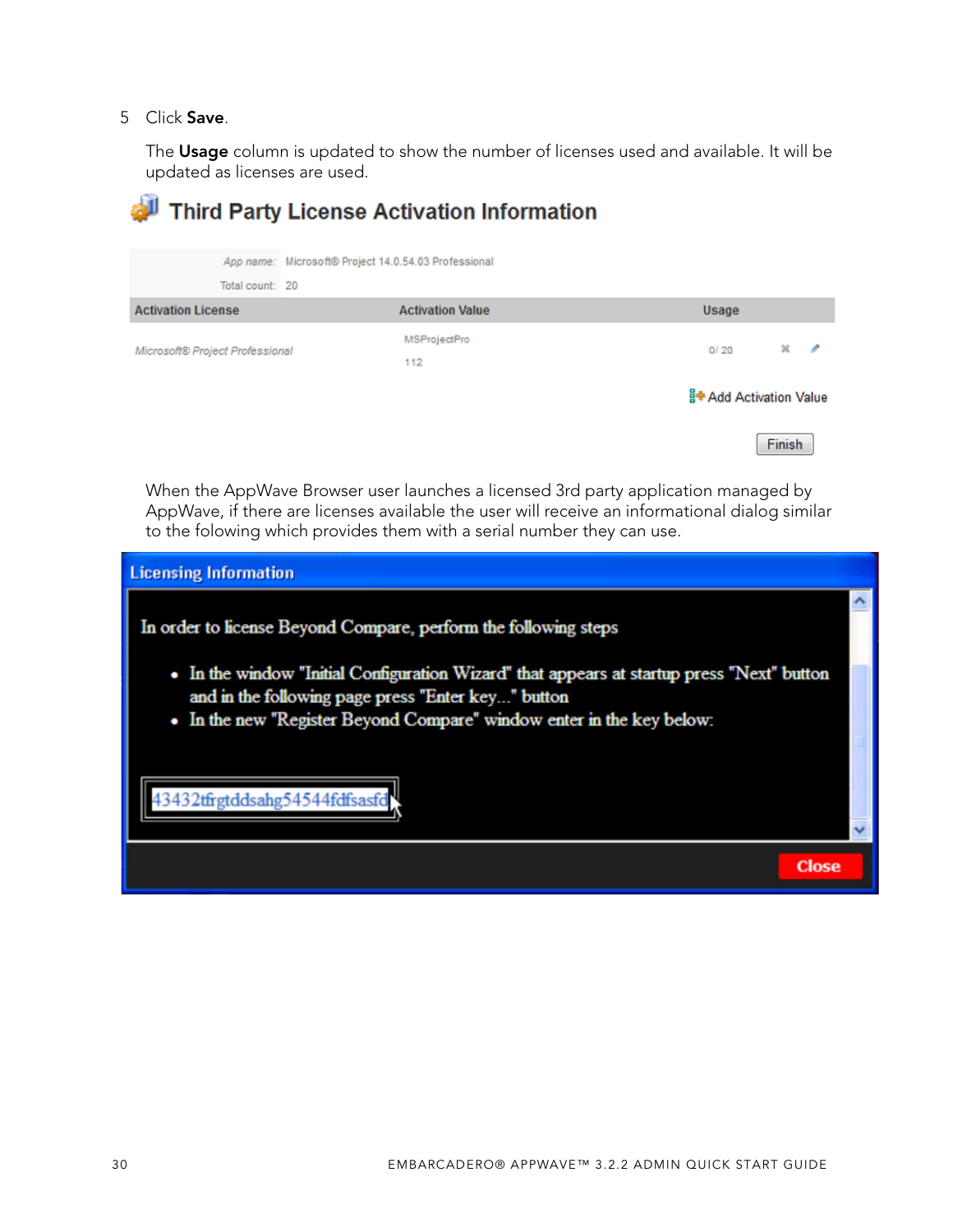### <span id="page-32-0"></span>ASSIGN AN ALL-ACCESS, EMBARCADERO XE APP, OR APPWAVE EDITION NETWORK NAMED LICENSE

1 From the **MANAGE LICENSES** menu, select **License Assignments**.

The **License Assignments** pane appears.



Permissions for concurrent licenses



#### Valid IP's

Valid IP's for concurrent licenses



#### Reservations

Reservations for concurrent licenses



#### **Named**

Named licenses management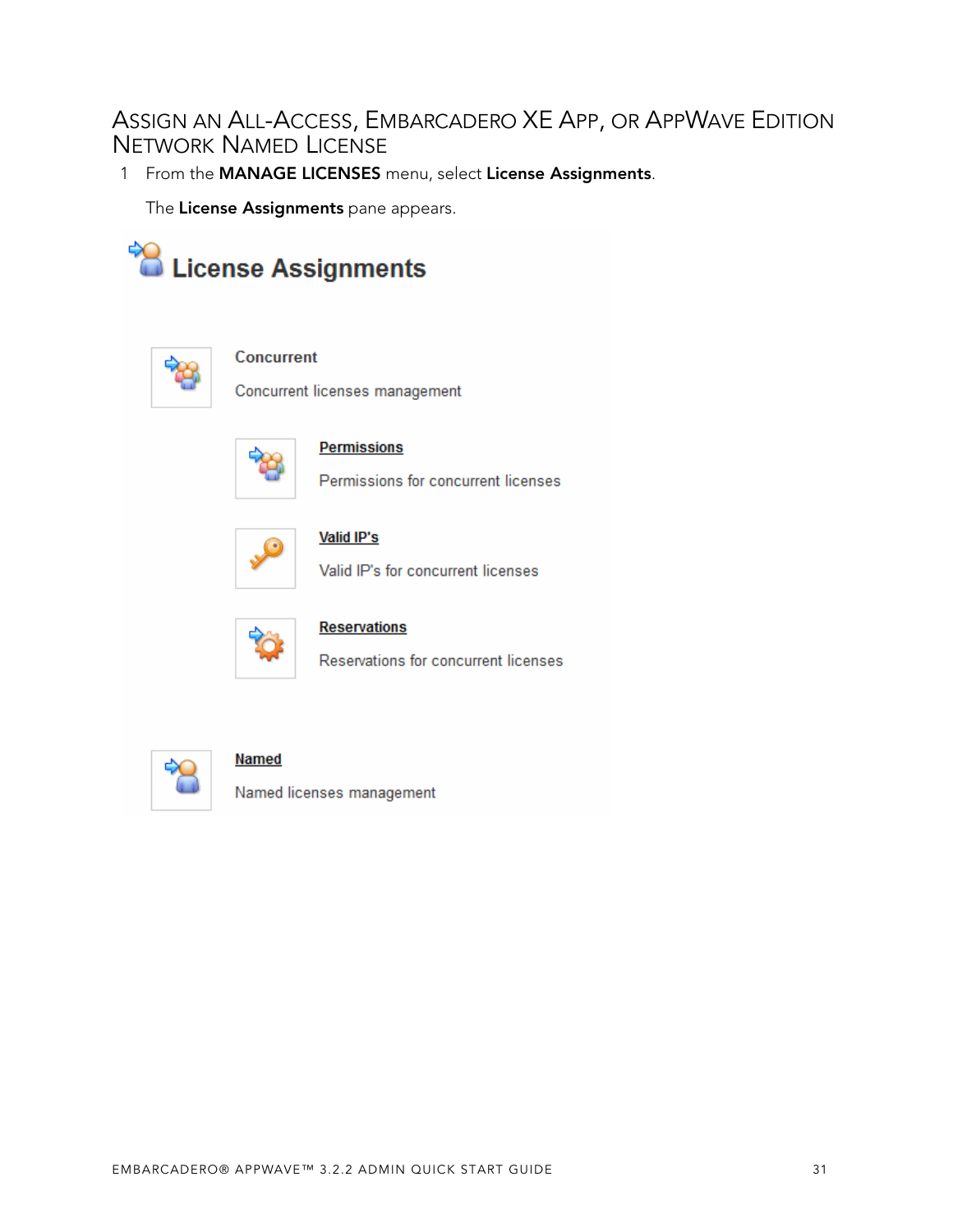2 On the **License Assignments** pane, click **Named** and then click **Add Entry**.

The **Add Named Users** pane appears if you have already imported a named network license.

| <b>Add Named Users</b>  |                                                                                  |
|-------------------------|----------------------------------------------------------------------------------|
| Machine name: ANY       |                                                                                  |
| Offline usage: 0 days v |                                                                                  |
| * Licenses:             | Add Licenses & Remove All                                                        |
|                         |                                                                                  |
| * Users and Groups:     | Add Users & Groups & Remove All                                                  |
|                         | The fields indicated with an asterisk (*) are required to complete your request. |

- 3 To enable the user to use the license when the user gets disconnected from the AppWave network, from the **Offline usage** list, select the maximum number of days and hours the user can use the license offline. When this time expires the user will not be able to use the application until he reconnects to the network from the AppWave Browser and checks out the application again.
- 4 In the **Licenses** area, click **Add Licenses**.

Cancel

Save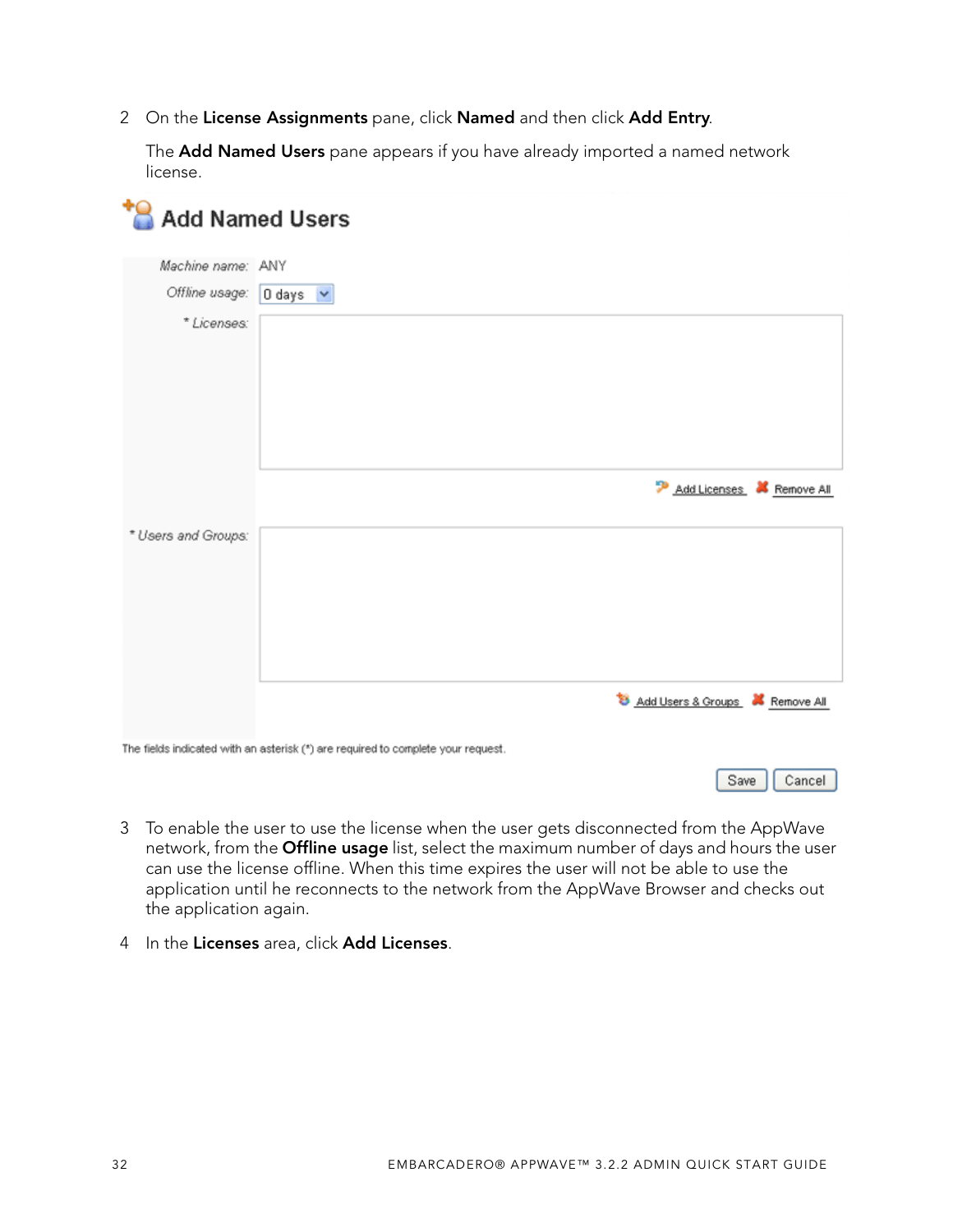| <b>Licenses</b>                                       |        |       |
|-------------------------------------------------------|--------|-------|
| Search by:                                            | Filter |       |
| <b>Licenses</b>                                       |        |       |
| All-Access Platinum Base (500:64)                     |        |       |
| All-Access Platinum Microsoft SQL Server (500:68) لکی |        |       |
| All-Access Platinum Oracle (500:65) هي                |        |       |
| All-Access Platinum Sybase (500:66)                   |        |       |
|                                                       | Select | Close |

- 5 Select the licenses and then click **Select**.
- 6 In the **Users and Groups** area, click **Add Users & Groups**.

| Users and Groups |                                |  |
|------------------|--------------------------------|--|
|                  | Filter<br>Search for: All<br>v |  |
| <b>College</b>   | <b>Name</b>                    |  |
|                  | <b>Q</b> admin                 |  |
|                  | <b>Administrators</b>          |  |
|                  | <b>A</b> All Users             |  |
|                  | <b>Authors</b>                 |  |
|                  | jacquelinef                    |  |

- 7 Select the User and Groups you want to use the license and then click **Select**.
- 8 Click **Save**.

.

.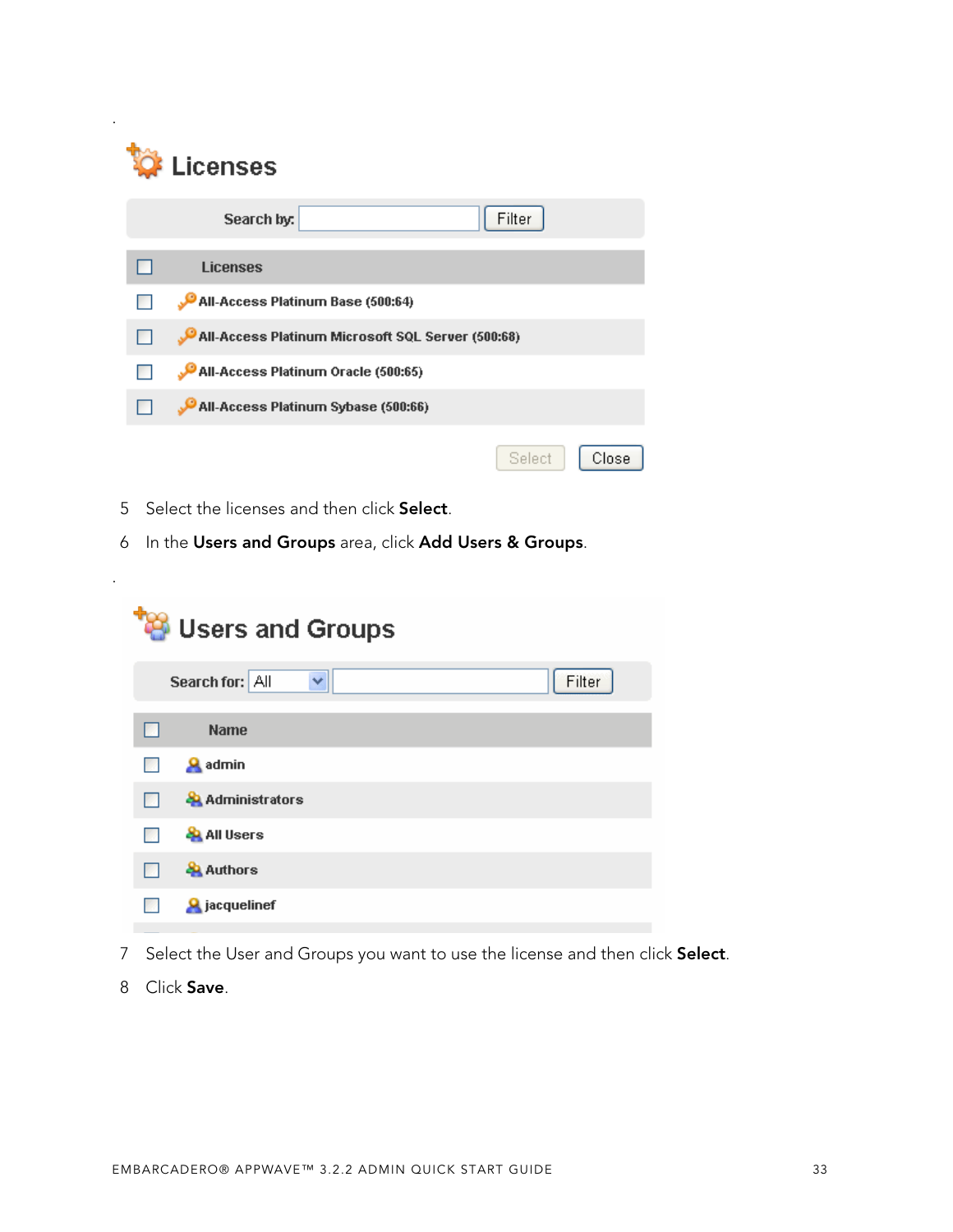### <span id="page-35-0"></span>ASSIGNING ALL-ACCESS AND A-LA-CARTE LICENSES TO CONCURRENT **USERS**

This procedure helps you define which users can or cannot use the concurrent licenses.

1 From the **MANAGE LICENSES** menu, select **License Assignments**.

The **License Assignments** pane appears.



2 In the **Concurrent** area, click **Permissions** and then on the **Concurrent Users** pane, click **Add Entry**.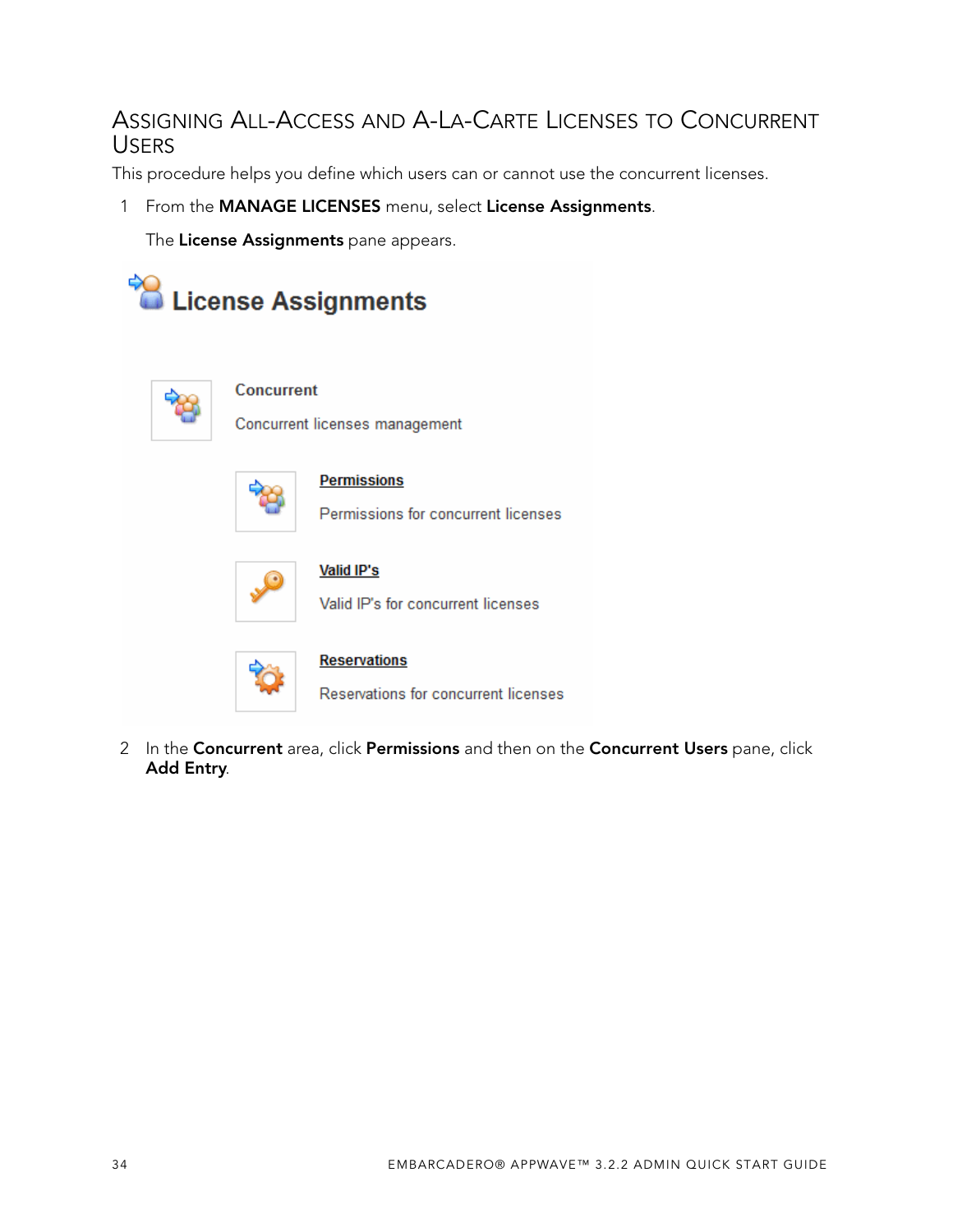|                     | Add Concurrent Users                                                             |
|---------------------|----------------------------------------------------------------------------------|
| * Machine name: ANY |                                                                                  |
| * Permissions:      | ⊙ Ø Deny<br>$\bigcirc \vee$ Allow                                                |
| Offline usage:      | $\boxed{0 \text{ days}}$ $\vee$ $\boxed{0 \text{ hours}}$ $\vee$                 |
| * Licenses:         | $\mathcal{S}_{\text{ANY}}$                                                       |
|                     |                                                                                  |
|                     | Add Licenses & Remove All                                                        |
| * Users and Groups: | <b>A</b> ANY                                                                     |
|                     | Add Users & Groups & Remove All                                                  |
|                     | The fields indicated with an asterisk (*) are required to complete your request. |
|                     | Cancel<br>Save                                                                   |

- 3 In the **Machine Name** field, enter the name of the system running the AppWave Browser to which you want to grant or deny license privileges.
- 4 To deny users or groups from using specific licenses, in the **Permissions** area, click **Deny**.

To authorize users or groups to use specific licenses, in the **Permissions** area, click **Allow**.

5 To enable the user to use the license while not connected to the AppWave network, from the **Offline usage** list, select the maximum number of days and hours the user can use the license offline. When this time expires the user will not be able to use the application until he reconnects to the network from the AppWave Browser and checks out the application again. In some applications, such as ER/Studio Data Architect, there is an option in the user interface to check out a license, **Help > Checkout License/Checkin License**.

**NOTE:** The maximum checkout period for an application is 30 days and 23 hours.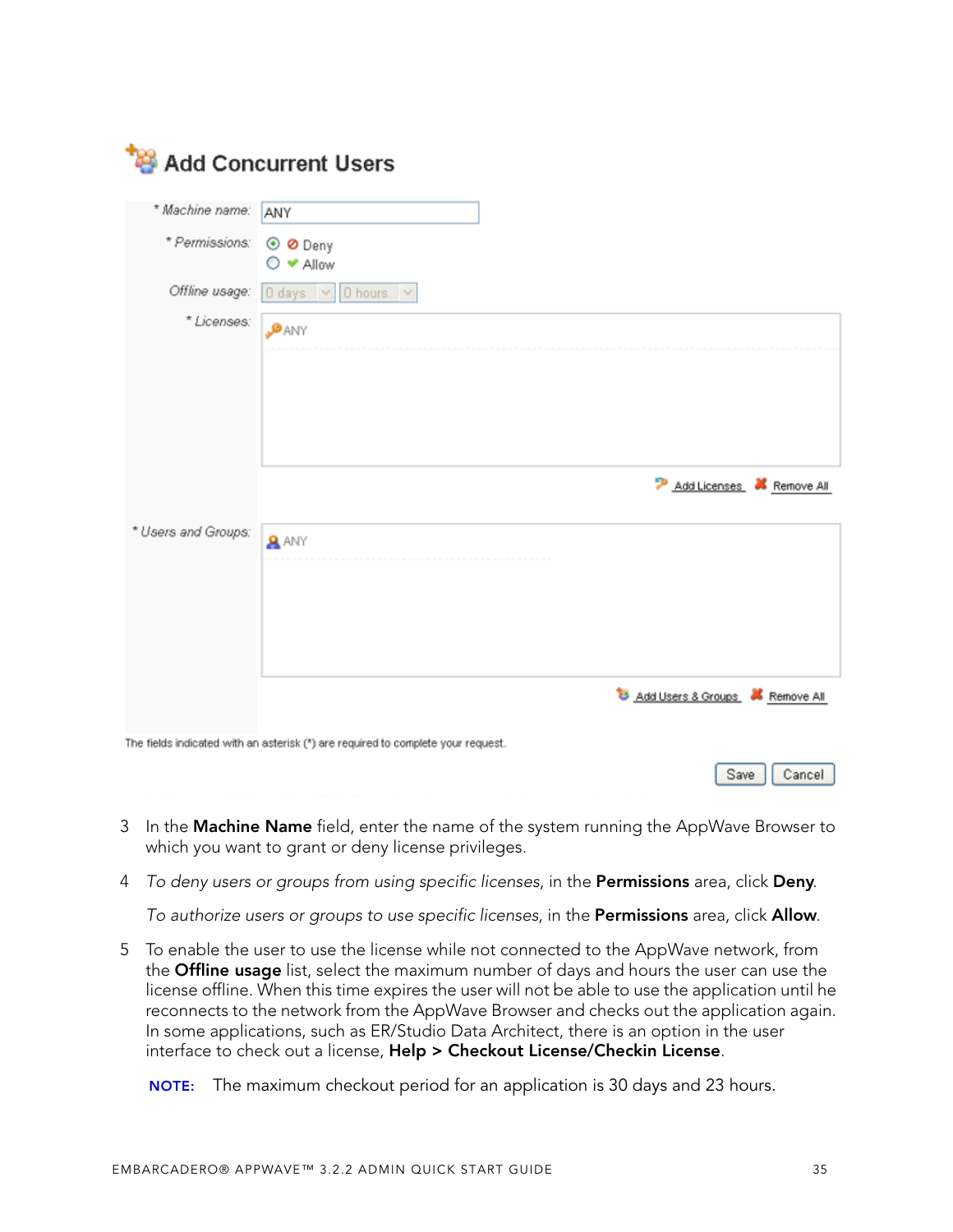6 To select all licenses the users and groups can or cannot use, leave the licenses selected set to **ANY**, which is the default setting.

To select specific licenses the users and groups can or cannot use, in the **Licenses** area click the **Add Licenses** icon [ $\cdot$ ].

The **Licenses** pane appears.

| <b>Licenses</b> |                                                    |  |
|-----------------|----------------------------------------------------|--|
|                 | Filter<br>Search by:                               |  |
|                 | <b>Licenses</b>                                    |  |
|                 | All-Access Platinum Base (500:64)                  |  |
|                 | All-Access Platinum IBM DB2 LUW (500:67)           |  |
|                 | All-Access Platinum InterBase/Firebird (500:71) هي |  |
|                 | All-Access Platinum Microsoft SQL Server (500:68)  |  |
|                 | All-Access Platinum MySQL (500:69)                 |  |
|                 | All-Access Platinum Oracle (500:65)                |  |
|                 | All-Access Platinum Sybase (500:66)                |  |
|                 | Select<br>Close                                    |  |

In the **Licenses** pane, select the licenses to apply and then click **Select**. Since here we are assigning users to concurrent licenses, this **Licenses** window shows only the concurrent licenses.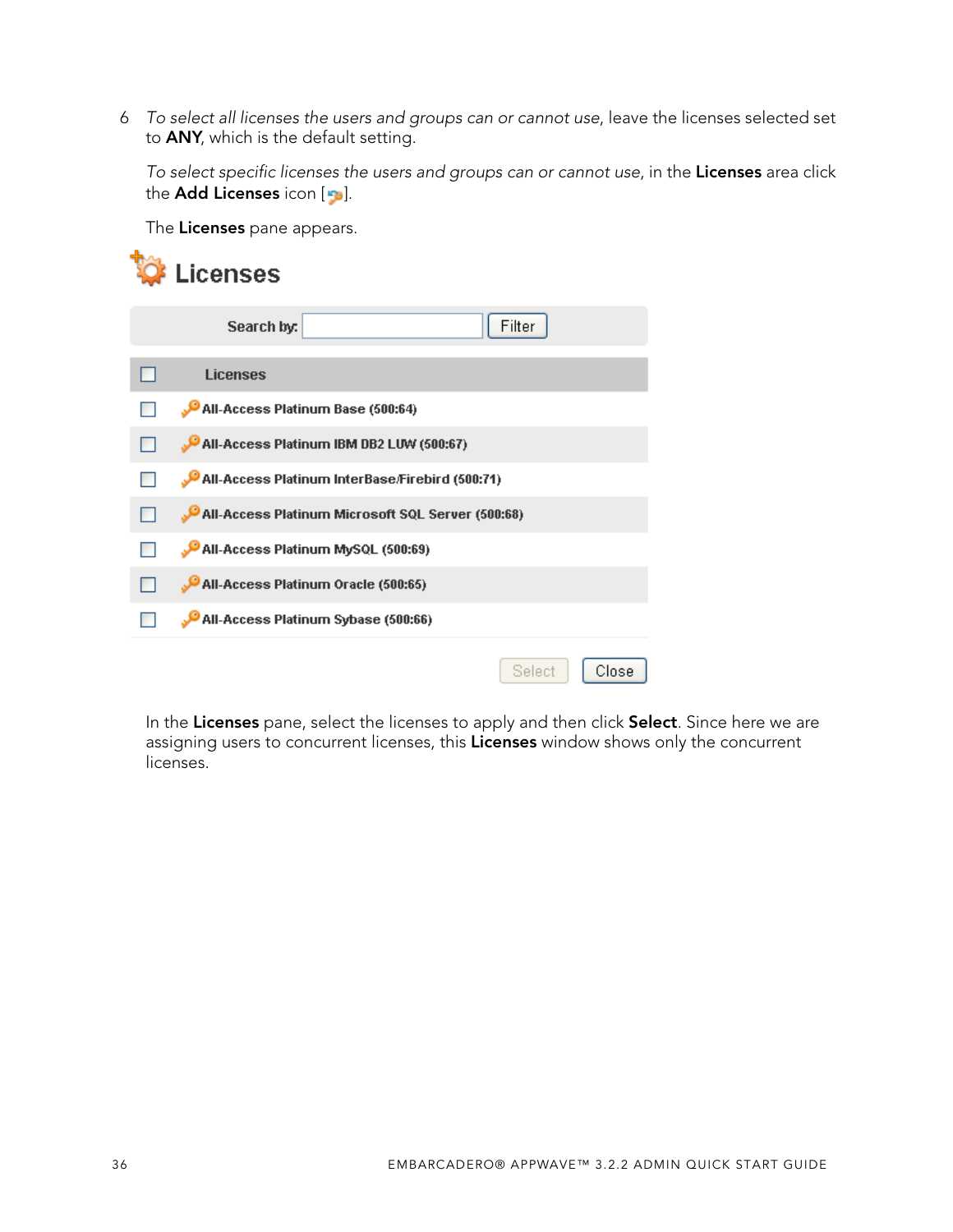7 To select all users and groups who can or cannot use the specified licenses, leave the users and groups selected set to **ANY**, which is the default setting.

To select specific users and groups who can or cannot use the specified licenses, in the **Users and Groups** area, click the **Add Users & Groups** icon [ $\frac{1}{26}$ ].

| <b>129 Users and Groups</b> |                 |  |
|-----------------------------|-----------------|--|
| Search for: All<br>×        | Filter          |  |
| <b>Name</b><br>н            |                 |  |
| <b>Q</b> admin              |                 |  |
| <b>Administrators</b>       |                 |  |
| <b>A</b> All Users          |                 |  |
| <b>Authors</b><br>- 1       |                 |  |
| <b>A</b> jacquelinef        |                 |  |
| <b>Q</b> labs<br>- 1        |                 |  |
|                             | Close<br>Select |  |

The **Users and Groups** pane appears.

- 8 From the list of users and groups that appears, select the users and groups, and then click **Select**.
- 9 Click **Save**.

### <span id="page-38-0"></span>RESERVING CONCURRENT LICENSES FOR EMBARCADERO XE APPS

In AppWave you can reserve concurrent license seats to ensure that a certain number of licenses are available for the specified users and groups. Once reserved these licenses are no longer available to users and groups not specified in the reservation.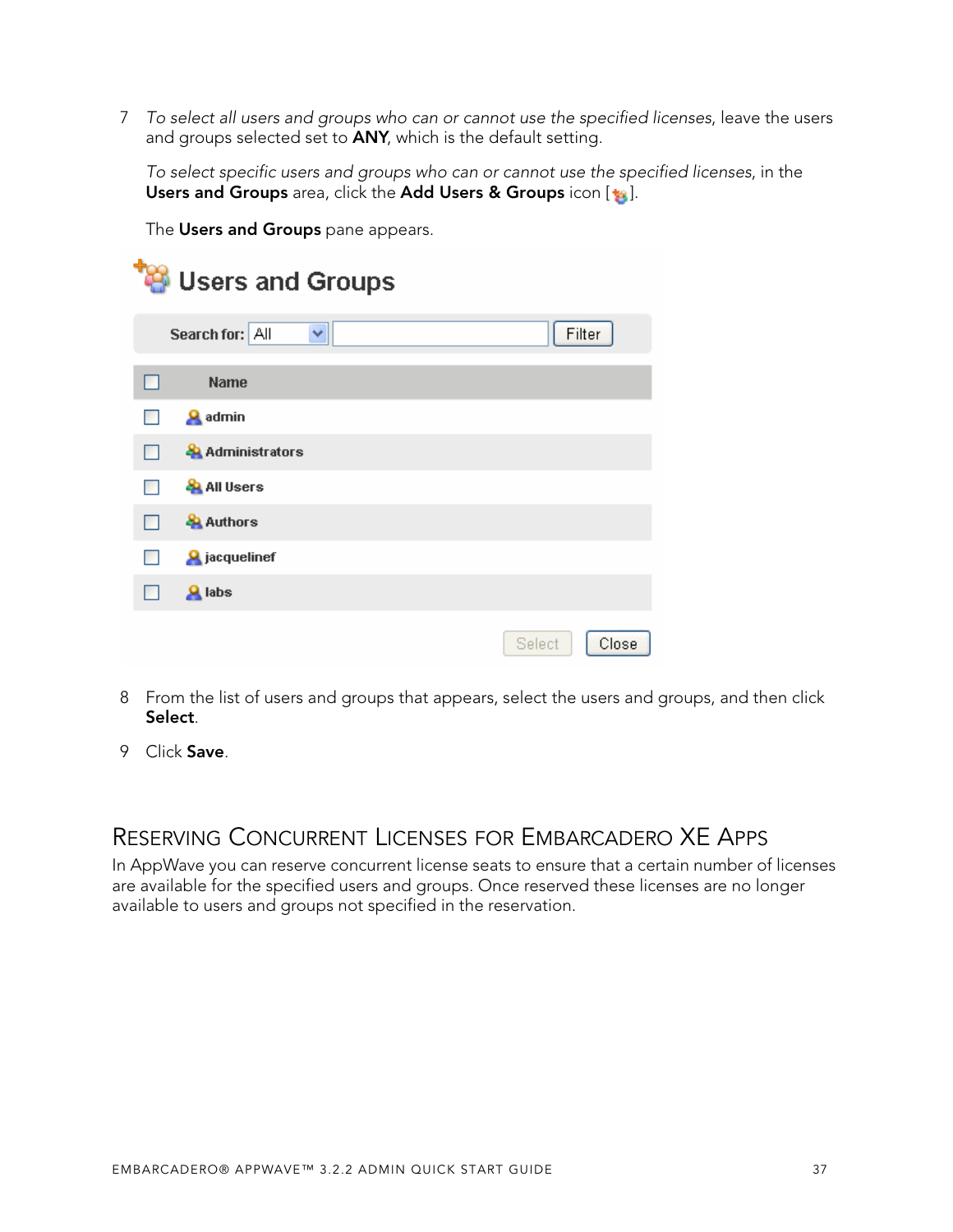You can use the reservation option to ensure that a specified number of licenses are always available for a certain group, such as when one department buys 20 licenses of a product and another department buys 30 licenses.

1 From the **MANAGE LICENSES** menu, click **License Assignments**.



2 In the **Concurrent** area of the **License Assignments** pane, click **Reservations**.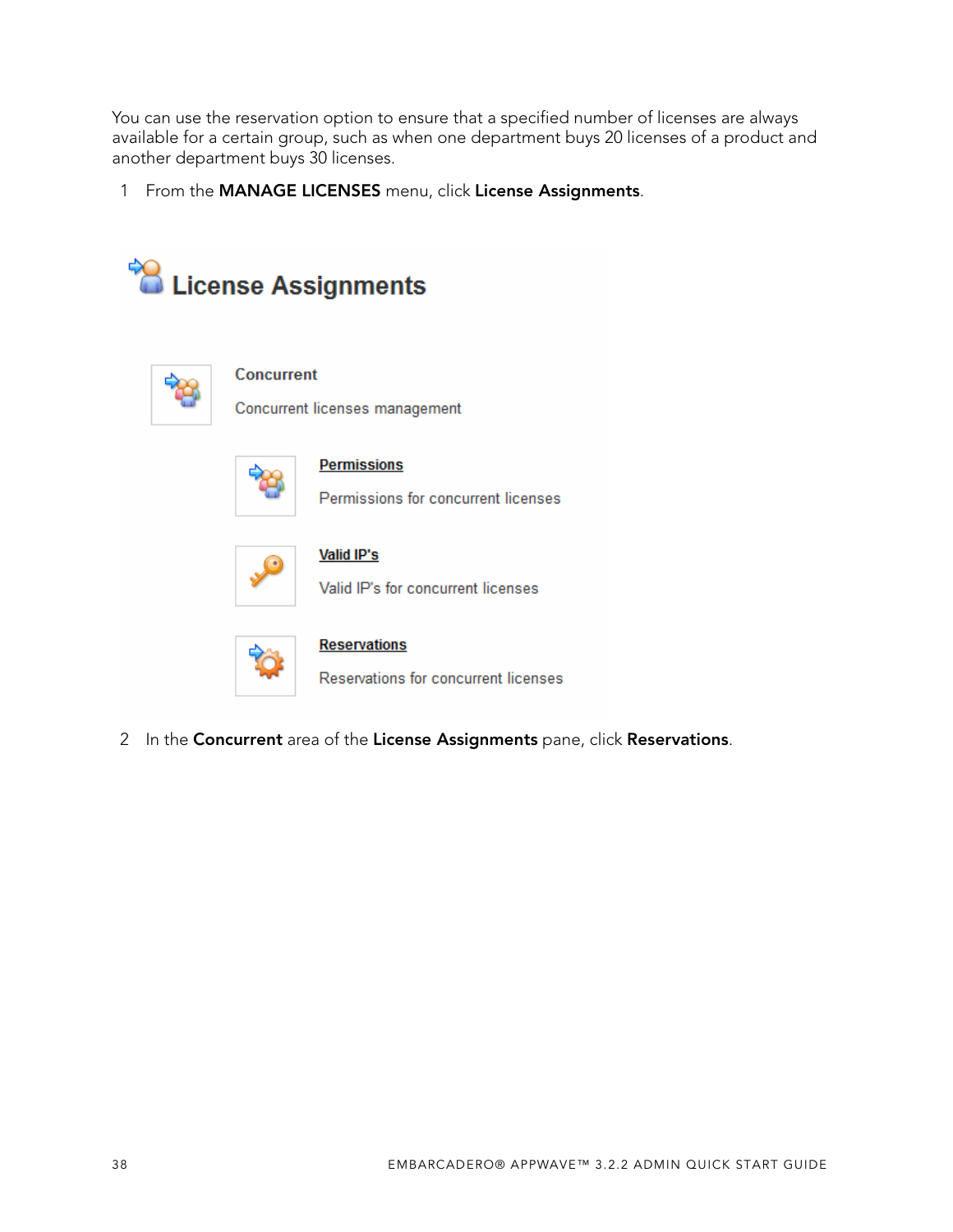#### 3 On the **Reservations** pane, click **Add Entry**.

The **Add Reservation** pane appears.

| Description:        |                                                   |                                 |                |
|---------------------|---------------------------------------------------|---------------------------------|----------------|
|                     |                                                   |                                 |                |
| * Users and Groups: |                                                   |                                 |                |
|                     |                                                   |                                 |                |
|                     |                                                   |                                 |                |
|                     |                                                   |                                 |                |
|                     |                                                   |                                 |                |
|                     |                                                   |                                 |                |
|                     |                                                   | Add Users & Groups & Remove All |                |
| * Licenses:         | License                                           | Available Count                 | Assigned Count |
|                     | All-Access Platinum Base [500:64]                 | 50                              | 50             |
|                     | All-Access Platinum IBM DB2 LUW [500:67]          | 50                              | 50             |
|                     | All-Access Platinum InterBase/Firebird [500:71]   | 50                              | 50             |
|                     | All-Access Platinum Microsoft SQL Server [500:68] | 50                              | 50             |
|                     | All-Access Platinum MySQL [500:69]                | 50                              | 50             |
|                     | All-Access Platinum Oracle [500:65]               | 50                              | 50             |

4 Optional. In the **Description** field, enter a description of the reservation.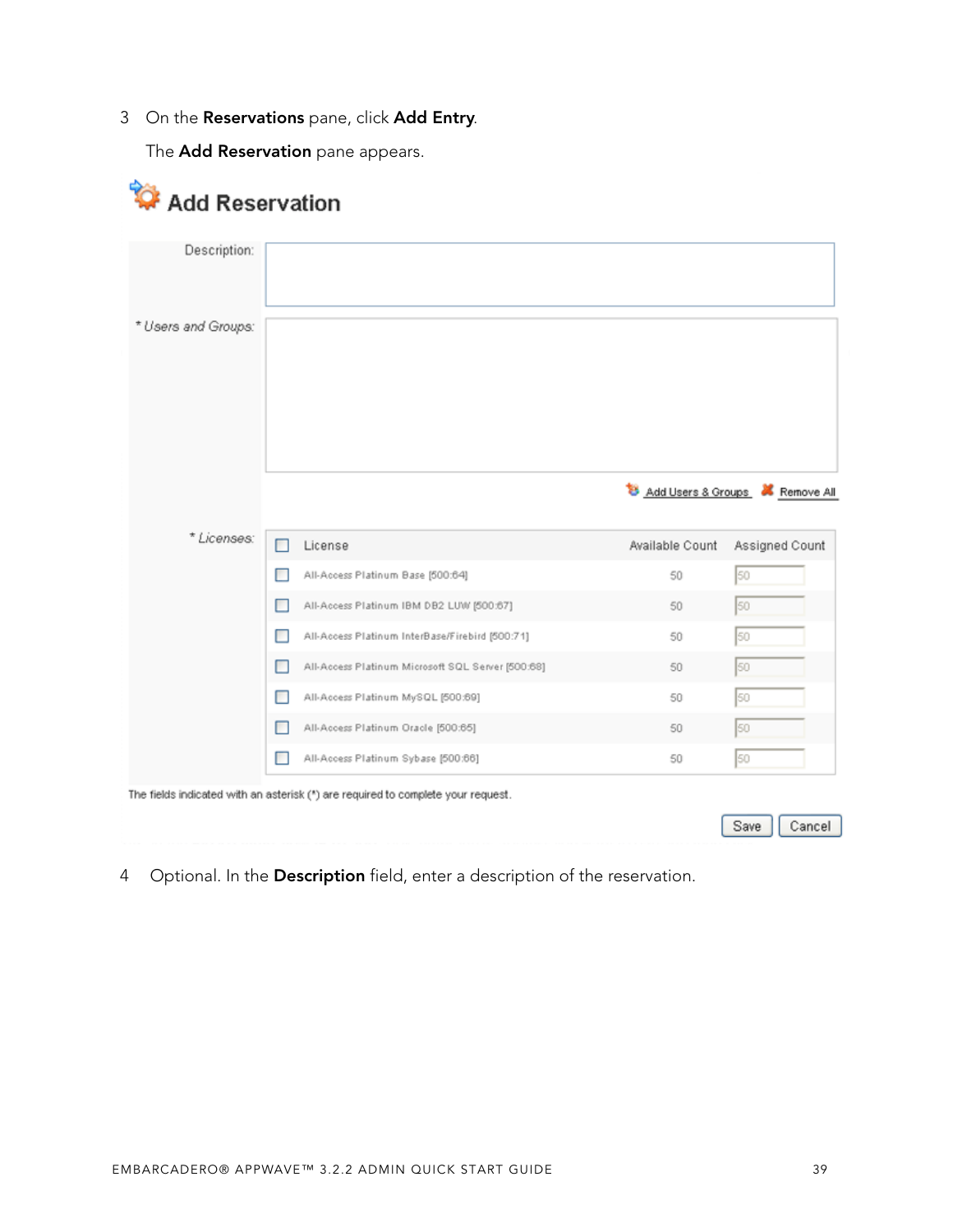5 In the **Users and Groups** area, click **Add Users & Groups**.

The **Users and Groups** window appears.

| Users and Groups |                                |  |
|------------------|--------------------------------|--|
|                  | Filter<br>Search for: All<br>v |  |
|                  | <b>Name</b>                    |  |
|                  | <b>Q</b> admin                 |  |
|                  | <b>Administrators</b>          |  |
|                  | <b>A</b> All Users             |  |
|                  | <b>Authors</b>                 |  |
|                  | jacquelinef                    |  |
|                  |                                |  |

- 6 In the **Users and Groups** window, select the users and groups you want to reserve the licenses for and then click **Select**.
	- **TIP:** You can search for a user by entering the search text in the **Search for** area and then clicking **Filter**. You can search through all users and groups, all users or all groups.
- 7 In the **Licenses** area, click the licenses you want to reserve and in the **Assigned Count**  column, enter the number of licenses to reserve. The number of licenses reserved cannot exceed the **Available Count**.
- 8 Click **Save**.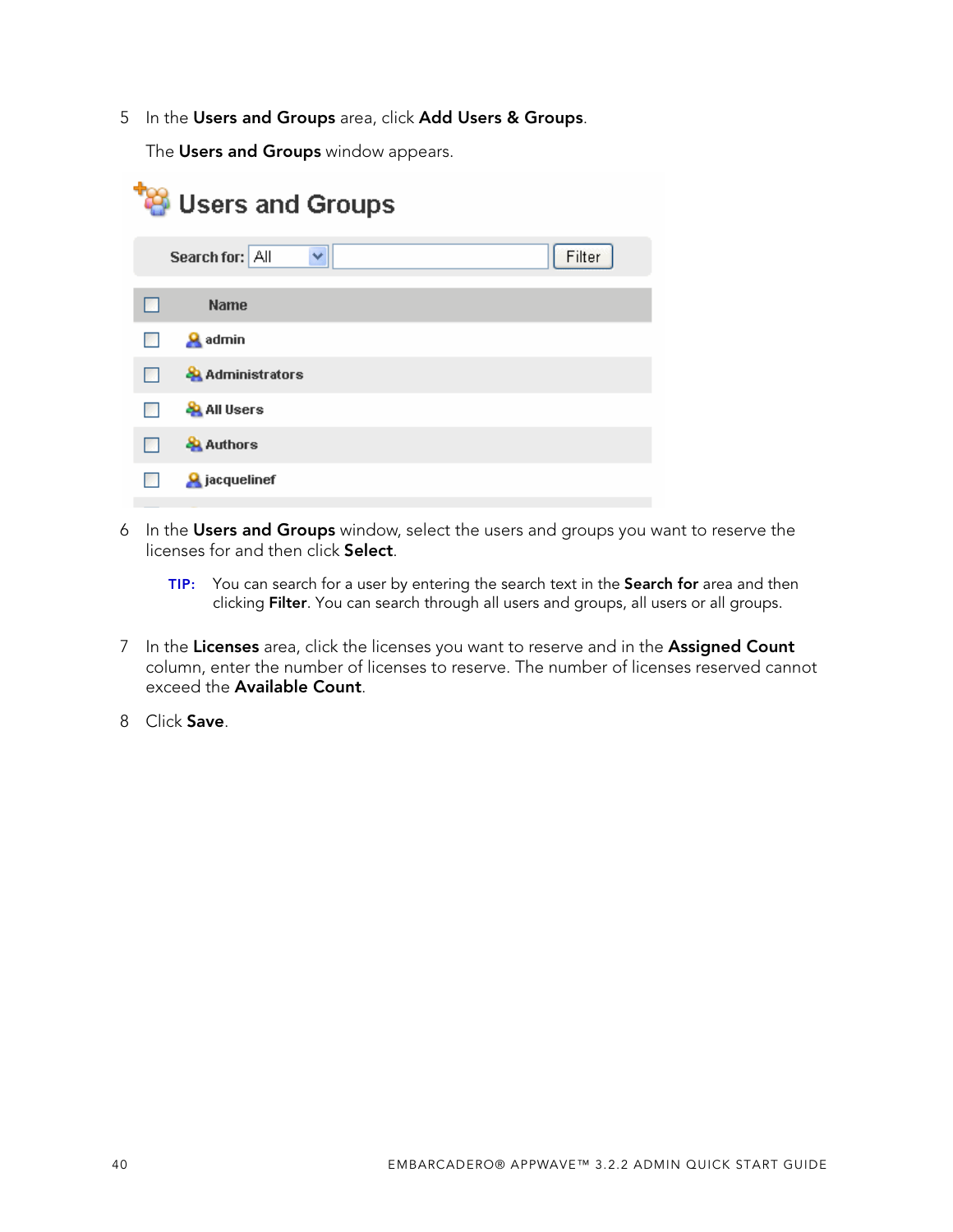### <span id="page-42-0"></span>ASSIGNING CONCURRENT LICENSES FOR 3RD PARTY APPS

The workstation license is a license for the 3rd party App mastered with AppWave Studio. The Workstation license is managed by AppWave License Automation. You can assign or deny workstation licenses to specific machines, users or groups.

1 From the **MANAGE LICENSES** menu, select **License Assignments**.

The **License Assignments** pane appears.



2 In the **Workstation** area, click **Permissions** and then on the **Workstation Permissions** pane, click **Add Entry**.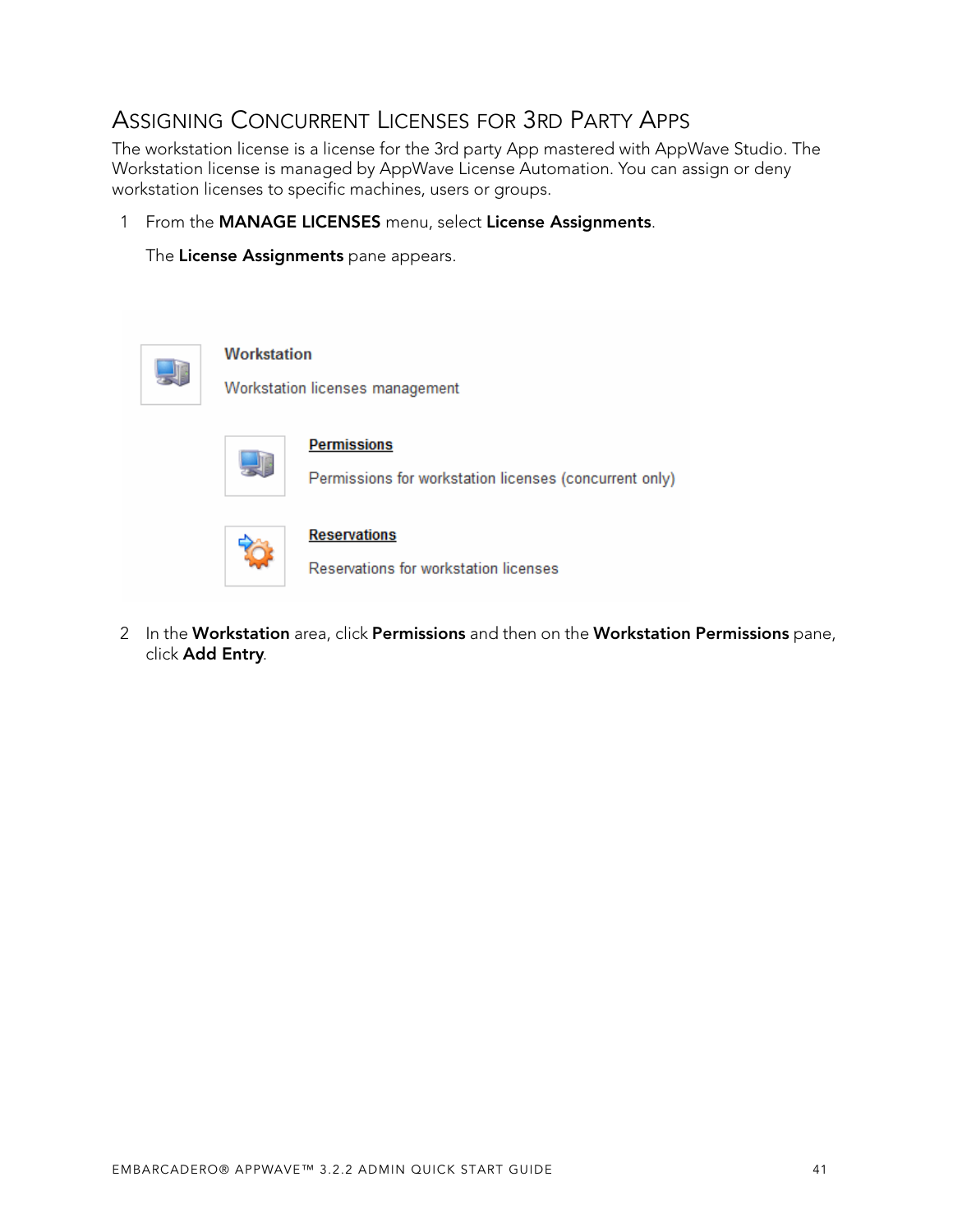|                         | Add Workstation Permission                                                       |                                 |
|-------------------------|----------------------------------------------------------------------------------|---------------------------------|
| * Machine name: ANY     |                                                                                  |                                 |
| * Permissions: © Ø Deny | <sup>◎</sup> ◆ Allow                                                             |                                 |
|                         | Offline usage: $0 \text{ days} \rightarrow 0 \text{ hours} \rightarrow$          |                                 |
| * Licenses:             |                                                                                  |                                 |
|                         |                                                                                  | Add Licenses & Remove All       |
| * Users and Groups:     | <b>Q</b> ANY                                                                     |                                 |
|                         |                                                                                  | Add Users & Groups & Remove All |
|                         | The fields indicated with an asterisk (*) are required to complete your request. | Save<br>Cancel                  |

- 3 In the **Machine Name** field, enter the name of the system running the AppWave Browser to which you want to grant or deny license privileges.
- 4 To deny users or groups from using specific licenses when not connected to AppWave, in the **Permissions** area, click **Deny**.

To authorize users or groups to use specific licenses when not connected to AppWave, in the **Permissions** area, click **Allow**.

- 5 To enable users to use specific licenses and to checkout licenses for offline usage when not connected to AppWave, in the **Offline usage** area, enter the maximum number of days and hours the users can have a license checked out before the system automatically checks in the license making it available to other users.
- 6 In the Licenses area click the Add Licenses icon [ $\bullet$ ].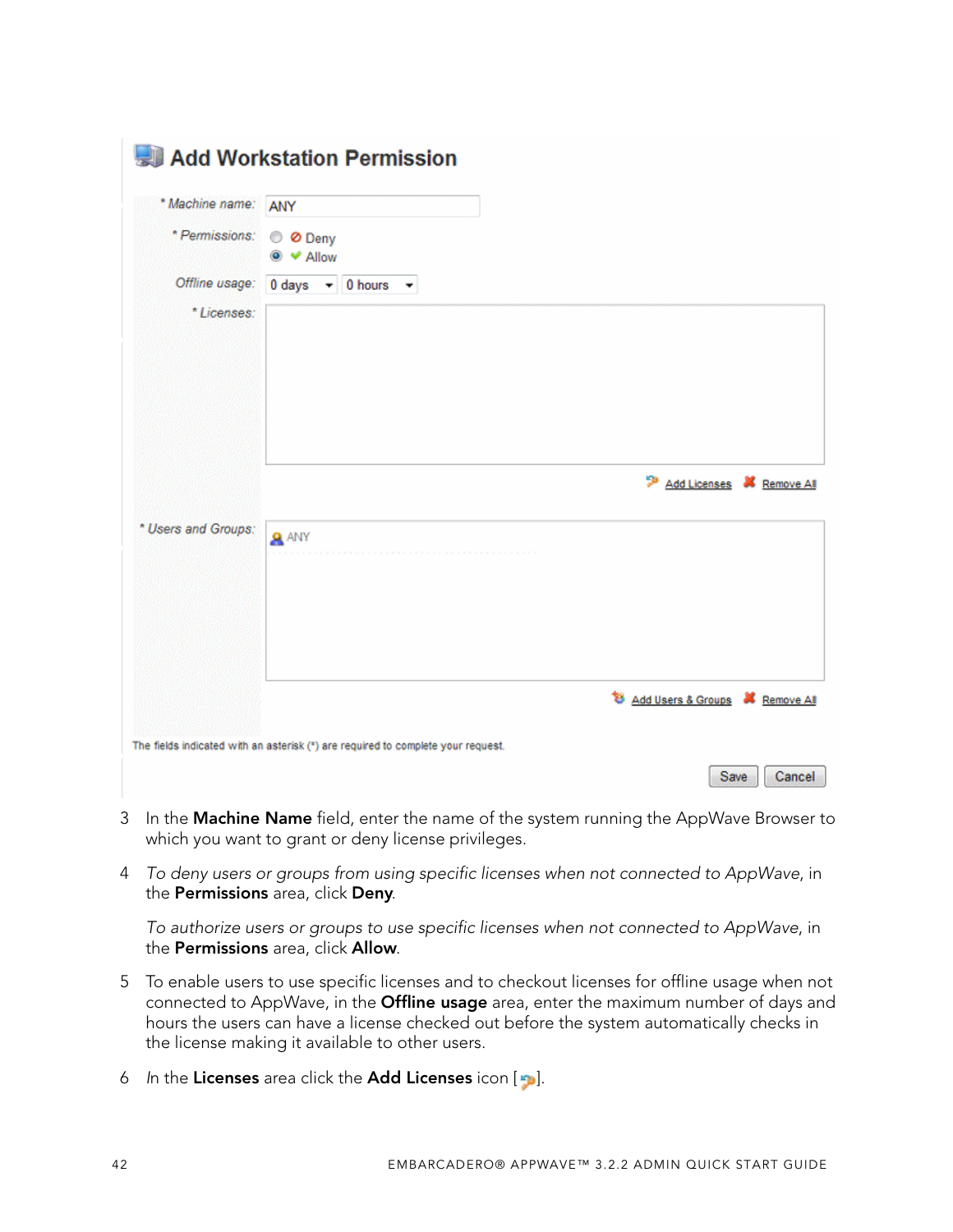- 7 In the **Licenses** pane, select the licenses to apply and then click **Select**. Since here we are assigning users to workstation licenses, the **Licenses** window shows only the workstation licenses.
- 8 Select the specific users and groups who can or cannot use the specified licenses. In the **Users and Groups** area, click the **Add Users & Groups** icon [ $\frac{1}{2}$ ].

Users and Groups Search for: All  $\checkmark$ Filter  $\Box$ **Name**  $\mathbb{R}^2$ **Q** admin **A** Administrators  $\Box$ **&** All Users  $\mathcal{L}$  $\Box$ **Authors Q** jacquelinef  $\mathcal{L}_{\mathcal{A}}$ 

The **Users and Groups** pane appears.

- 9 From the list of users and groups that appears, select the users and groups, and then click **Select**.
- 10 Click **Save**.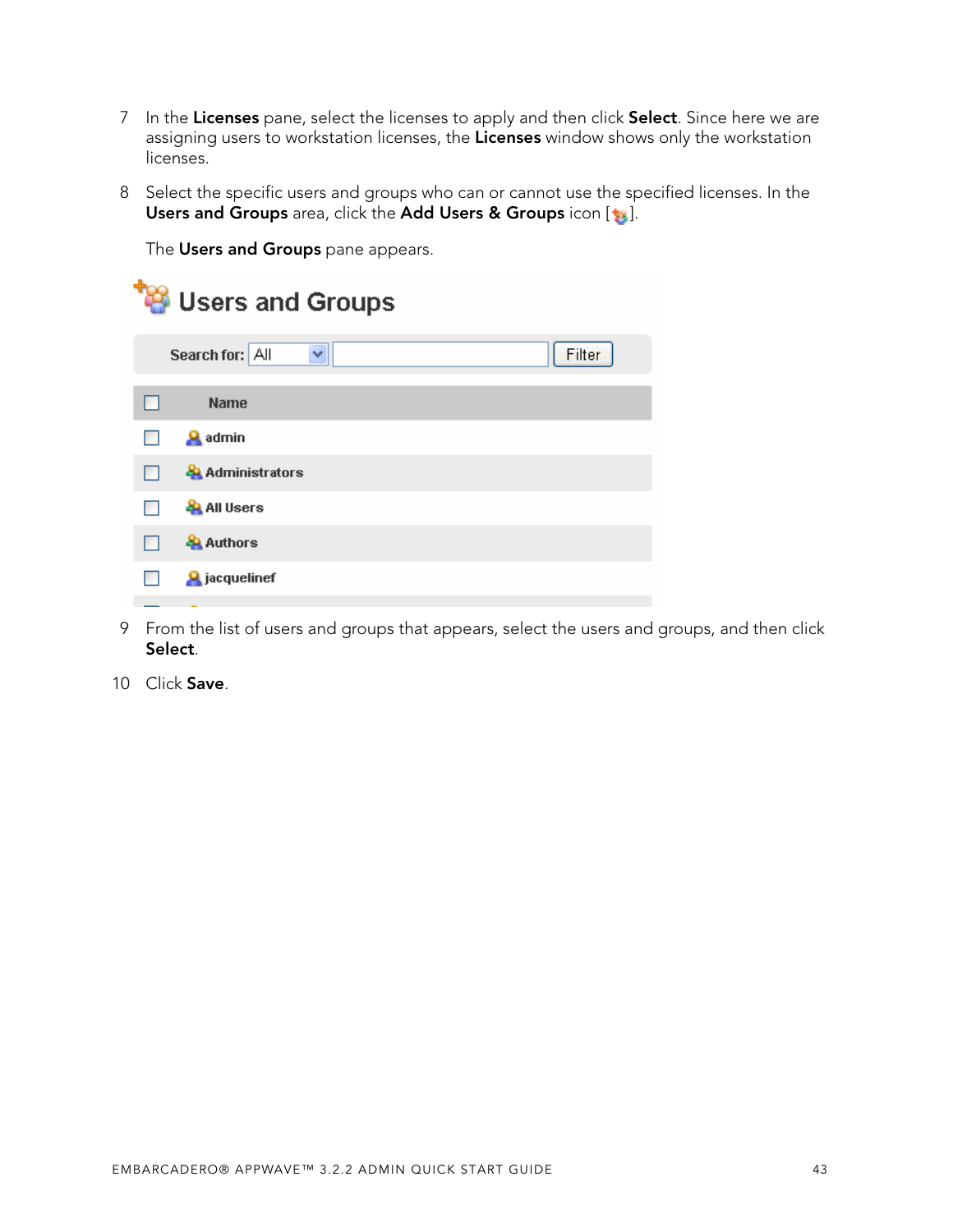### <span id="page-45-0"></span>RESERVING LICENSES FOR 3RD PARTY APPS

The workstation license is a license for the 3rd party App mastered with AppWave Studio. The Workstation license is managed by AppWave License Automation. You can reserve workstation licenses to ensure certain users or groups always have access to a license when they need one.

1 From the **MANAGE LICENSES** menu, select **License Assignments**.

The **License Assignments** pane appears

|             | <sup>3</sup> License Assignments                                             |
|-------------|------------------------------------------------------------------------------|
| Concurrent  | Concurrent licenses management                                               |
|             | Permissions<br>Permissions for concurrent licenses                           |
|             | Valid IP's<br>Valid IP's for concurrent licenses                             |
|             | Reservations<br>Reservations for concurrent licenses                         |
| Named       | Named licenses management                                                    |
| Workstation | Workstation licenses management                                              |
|             | <b>Permissions</b><br>Permissions for workstation licenses (concurrent only) |
|             | <b>Reservations</b><br>Reservations for workstation licenses                 |

2 In the **Workstation** area, click **Reservations** and then on the **Workstation Reservations** pane, click **Add Entry**.